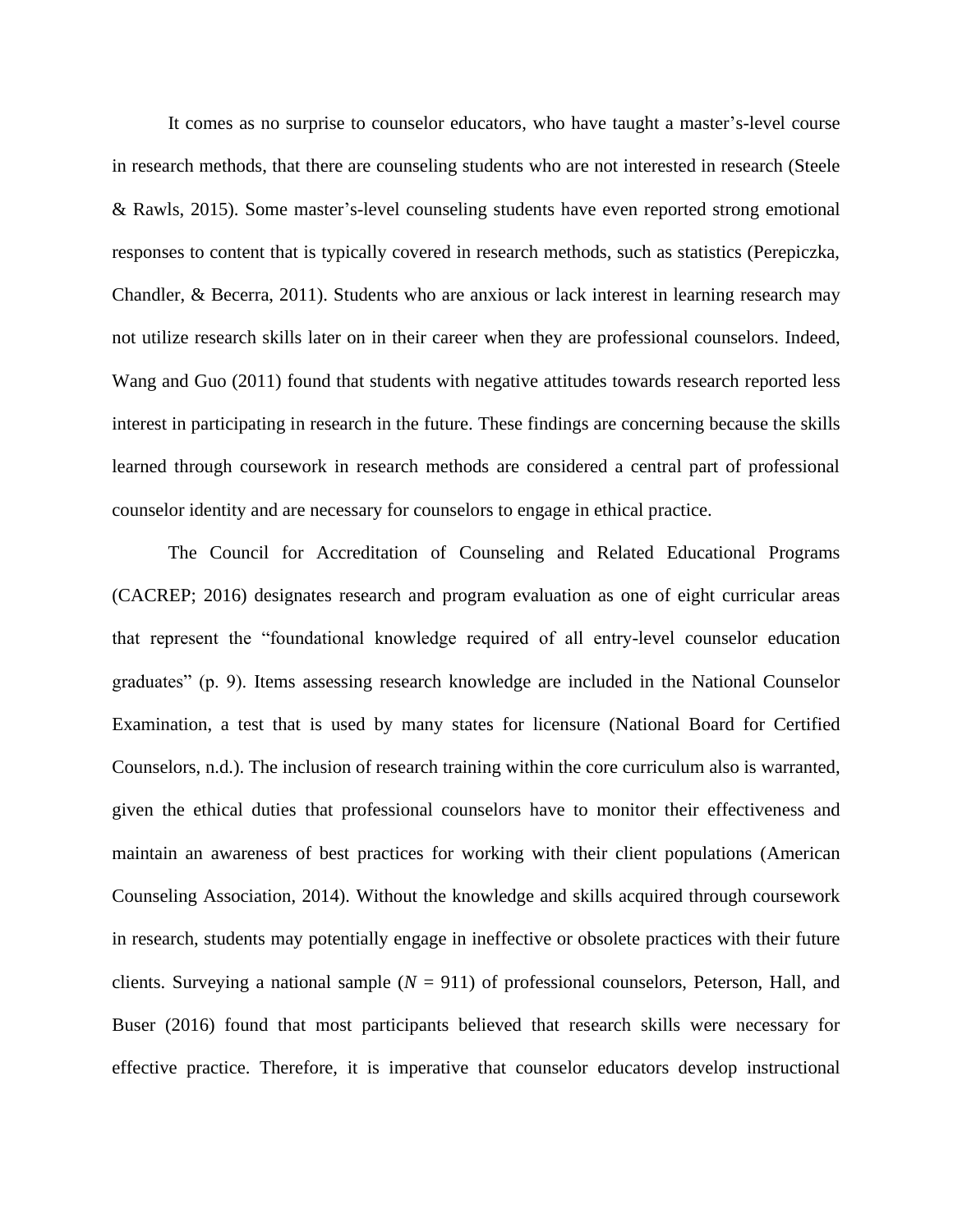methods that support and enhance learning in research in order to prepare students to become effective and ethical professional counselors.

## **Enhancing Student Engagement in Research**

Researchers have argued that the instructor plays a central role in influencing student engagement and learning within a counseling research course. In a review of the literature on counseling students' interest in and attitudes toward research, Dukic (2015) stressed that faculty are integral in establishing an environment for research training that increases students' positive attitudes towards research. According to Perepiczka et al. (2011), "displaying empathy, providing a safe space for students to talk about their challenges, and celebrating their small successes" (p. 105), are strategies that instructors can utilize to increase their students' positive attitudes and self-efficacy towards statistics. Although researchers, such as Dukic (2015) and Perepiczka and colleagues (2011), have suggested that the instructor plays a key role in influencing student attitudes, few examples of formalized instructional strategies for research training of master's-level counseling students exist within the literature.

Rehfuss and Meyer (2012) described a semester-long experiential research project that can be integrated into a master's-level counseling research course. Students work closely with their course instructor in carrying out a formal research study (i.e., selecting a research topic, securing IRB approval, collecting and analyzing data, and presenting the findings) during the semester. A key element of this approach is faculty-student collaboration (Rehfuss & Meyer, 2012). Unfortunately, Rehfuss and Meyer did not report formal outcomes on the utility or efficacy of this instructional strategy. Further, these authors noted that a significant barrier in using an experiential training model was timing. Instructors may struggle with meeting project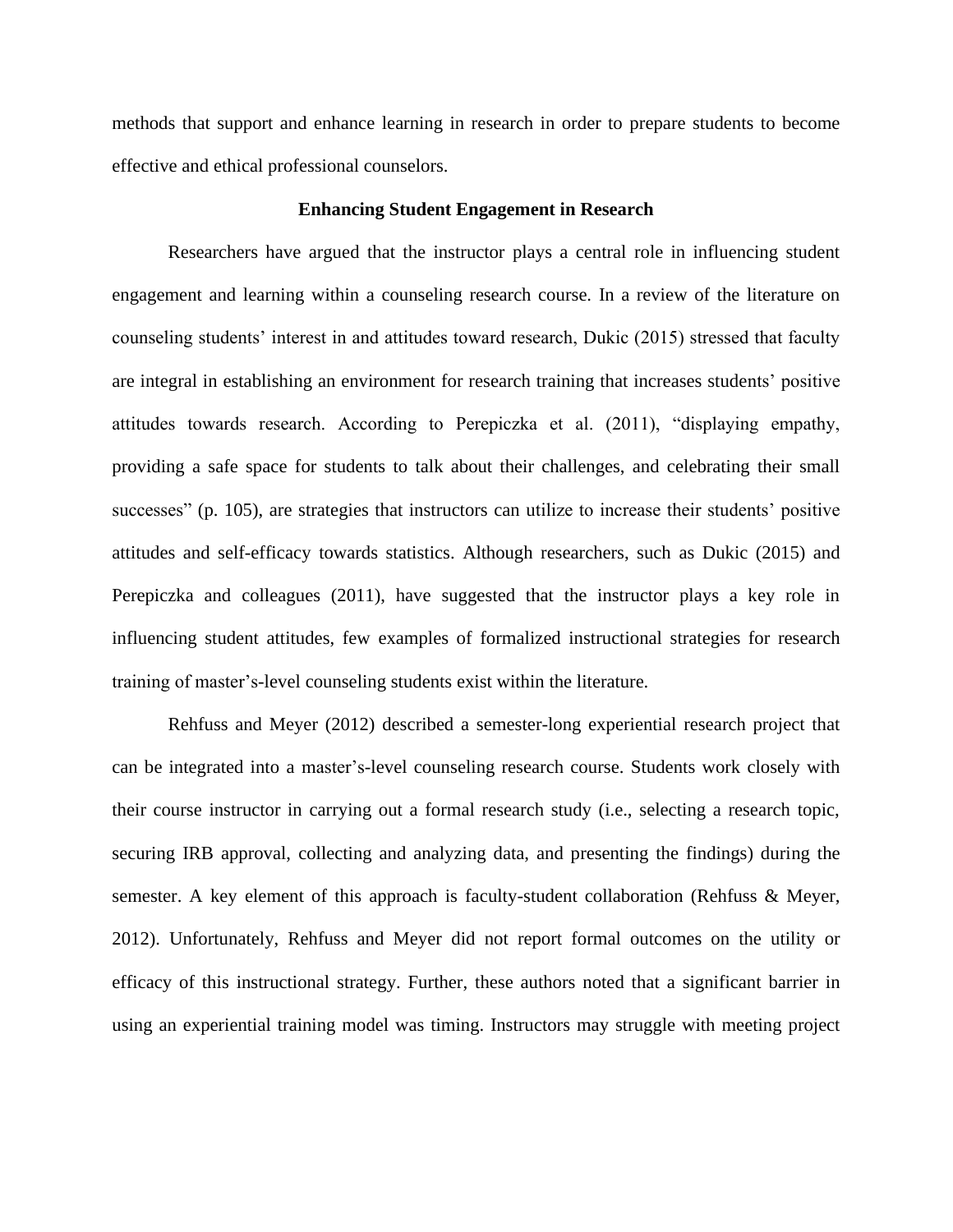deadlines and fitting the project components into what is typically a semester-long (i.e., 16 weeks) course (Rehfuss & Meyer, 2012).

Instructors may be able to increase student-instructor collaboration using an instructional approach that is more feasible than a semester-long experiential research project. Regular collection of and response to written feedback provided by students on their learning experience may help strengthen the instructor-student relationship that Rehfuss and Meyer (2012) described as being critical to increasing students' learning of and engagement in research course material. By participating in a semester-long continuous feedback loop, students may experience a stronger connection to their instructor and to the course as a whole. This in turn, may increase student engagement and learning within the course. Students with higher levels of interest in research may be more likely to utilize these skills in their future counseling practice (Wang & Guo, 2011). In the present study, we examined the utility of a brief learning activity that sought to enhance student engagement and learning by increasing communication between the instructor and students in a counseling research course.

#### **One Minute Essay**

The One Minute Essay (OME), also referred to as the one minute paper or half-sheet response (Stead, 2005), is a brief "writing to learn" exercise that provides students with an opportunity to reflect upon and ask clarification questions in written form about course material (Nilson, 2010). The OME typically includes prompts that assess for topics of confusion regarding course material as well as questions, such as what is the most important thing you learned in class today? and what question remains unanswered? (Almer, Jones, & Moeckel, 1998; Chizmar & Ostrosky, 1998) to assist students in summarizing and reflecting upon the course material. The OME can be anonymous or identified (Drummond, 2007) and is ungraded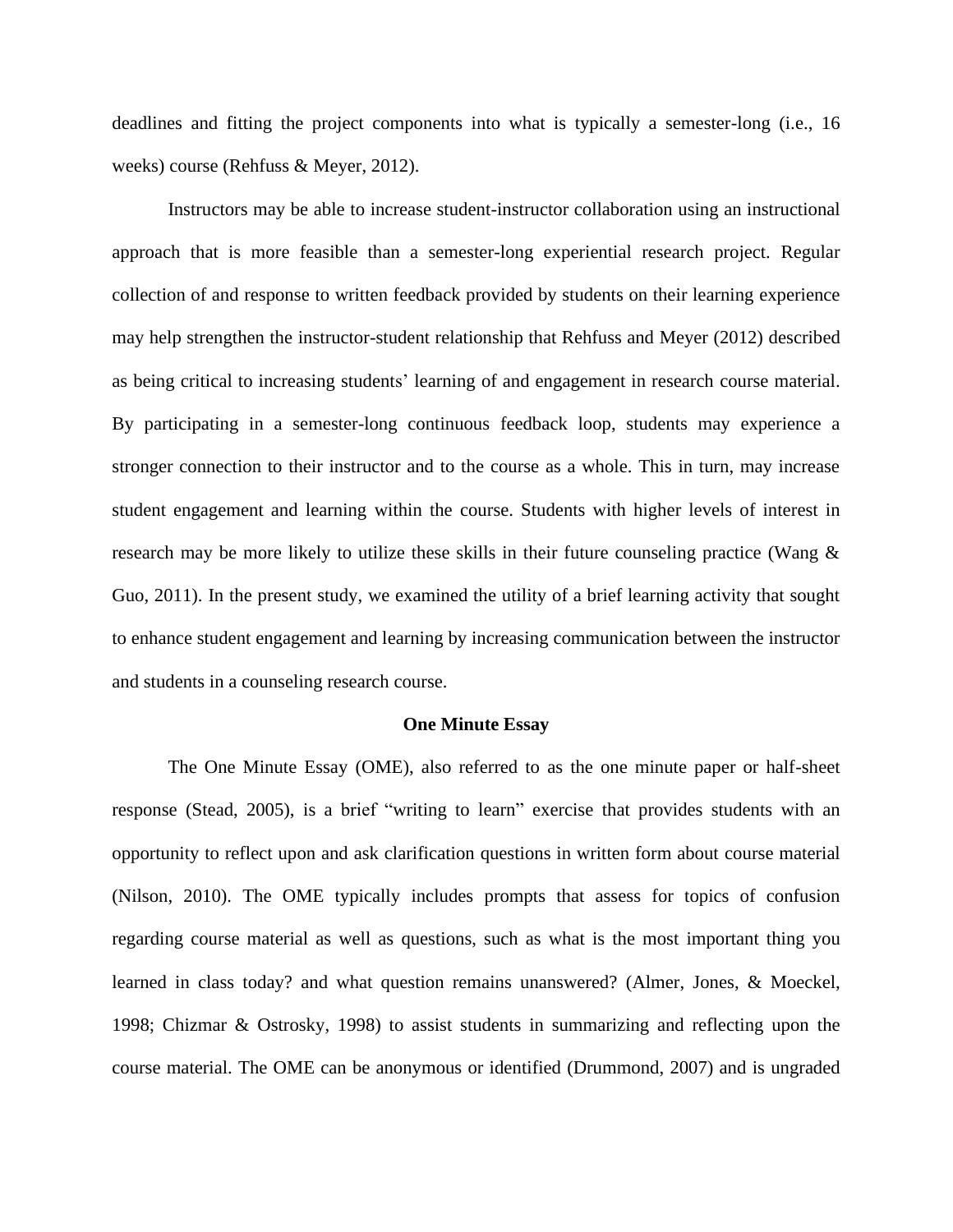(Almer et al., 1998). Instructors review student responses to clarify areas of confusion before moving forward to the next topic area. Depending on the size of the class and number of comments collected from the OME, an instructor may review individual responses or summarize key areas of confusion during the subsequent class session (Nilson, 2010).

## **Effectiveness of the OME**

Because it is low-tech and low effort, this strategy has been adapted within a variety of academic settings. Bartlett and Morrow (2001) found that first-year undergraduate students in a pharmacy course were receptive to using the OME and that students believed that the OME increased their understanding of course material and improved student-faculty engagement. The OME also has been found to improve undergraduate student test scores within other disciplines, including accounting (Almer et al., 1998) and economics (Chizmar & Ostrosky, 1998). In a study of 867 undergraduates across 20 sections of an introductory accounting course using a repeated measures design, Almer et al. (1998) found that students in course sections that used the OME scored on average 1.47 points better on quizzes (worth 10 points) in comparison to their peers in course sections that did not use the OME. Chizmar and Ostrosky (1998) observed a 6.6% increase in economics knowledge among undergraduates  $(n = 315)$  who took the OME following each class session compared to students ( $n = 256$ ) in course sections without the OME. Utilizing a quasi-experimental unequal control design with a sample of 77 undergraduates, Chiou, Wang, and Lee (2014) found that the OME improved undergraduate students' learning achievement and reduced their statistics anxiety within an applied statistics course. In addition to improving test scores and lowering anxiety, the OME increases perceived mastery of course material. Anderson and Burns (2013) found that graduate students in physical therapy  $(n = 46)$  and nurse anesthesia  $(n = 28)$  who completed the OME believed that it enhanced their ability to connect course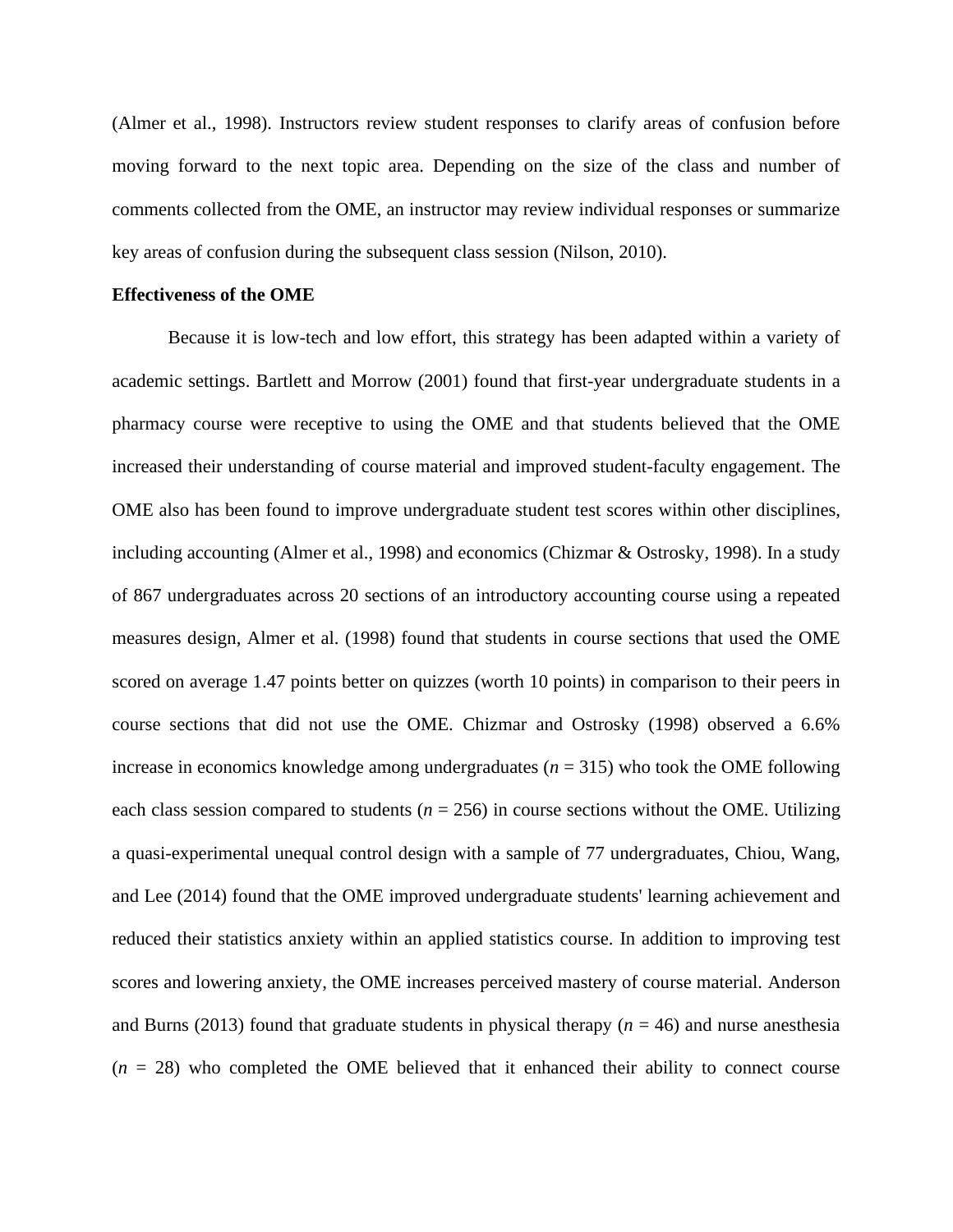material with prior knowledge and it helped them apply the concepts learned in class. In a master's-level counseling research course, the OME could potentially help reduce anxiety surrounding the tenets of research and increase course material engagement and learning.

To strengthen the student-to-faculty contact that occurs via the OME, Lucas (2010) responded individually to each undergraduate student's OME via email. These emails included answers to questions that students posed in the OME. Lucas reported student comments from end-of-quarter teaching and course evaluations as data to gauge student perceptions of this modified version of the traditional OME. According to Lucas, many students felt that the brief personalized feedback showed that the instructor cared for their "own personal learning" (p. 40). Further, communicating personalized feedback via email helped Lucas develop relationships with students who rarely participated during class. Although Lucas did present student comments from course evaluations as evidence in support of providing personalized feedback, given the considerable amount of extra effort and time required by the instructor to give this feedback, a more rigorous assessment of student perceptions of the usefulness and benefits of this approach appears warranted. Providing personalized feedback to students requires effort on the part of the instructor, but the personal connections created via these emails may potentially enhance student engagement and learning beyond that of the traditional OME.

Growing evidence exists that the OME improves student engagement and learning. Yet, questions remain about its usefulness as an instructional strategy. Although past research has found that the OME increases learning achievement (Bartlett  $\&$  Morrow, 2001), the ways in which the OME actually helps students learn have not been clearly elucidated. Further, it is unclear if providing personalized responses to student comments improves the gains in engagement and learning that have been attributed to using the OME. Complaints about the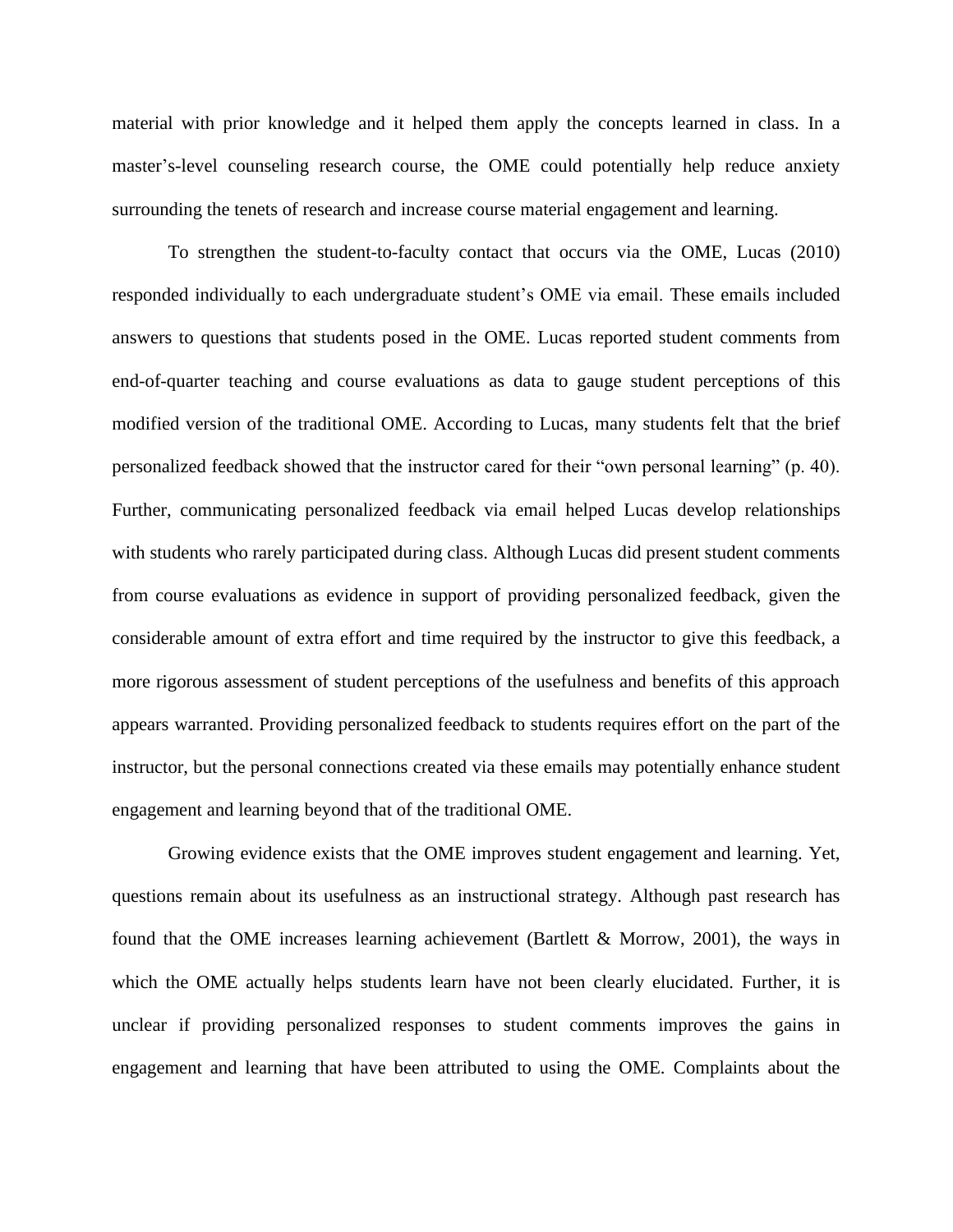OME, such as its repetitiveness also have been raised. Stead (2005) commented that some students believed that completing the OME during each class was tedious, especially when they did not have questions or concerns about the material covered during a class session. It is possible that in a counseling research course, students may find the OME unnecessary because some class sessions will not focus on content that has traditionally been known to elicit strong emotional responses, such as statistics or quantitative research. Examining student perceptions of the OME's usefulness within a counseling research course can help determine whether it is worthwhile for counselor educators to use this strategy.

## **Research Questions**

In the present study, the traditional OME was compared to a modified OME (OME+) within separate, semester long research methods courses. The traditional OME included weekly student responses which were collected, summarized, and addressed during the next class period. The OME+ included all of the same features of the traditional OME as well as instructorcommunicated personalized feedback. At the conclusion of the semester, student perceptions of the OME were collected and content-analyzed to understand its utility in improving student engagement and learning of course material. The guiding questions that informed our study were:

- 1. How do students perceive the overall usefulness of the OME?
- 2. Are there differences in the perceived usefulness of the OME among students who completed the traditional OME in comparison to those who completed the modified version with brief personalized feedback (OME+)?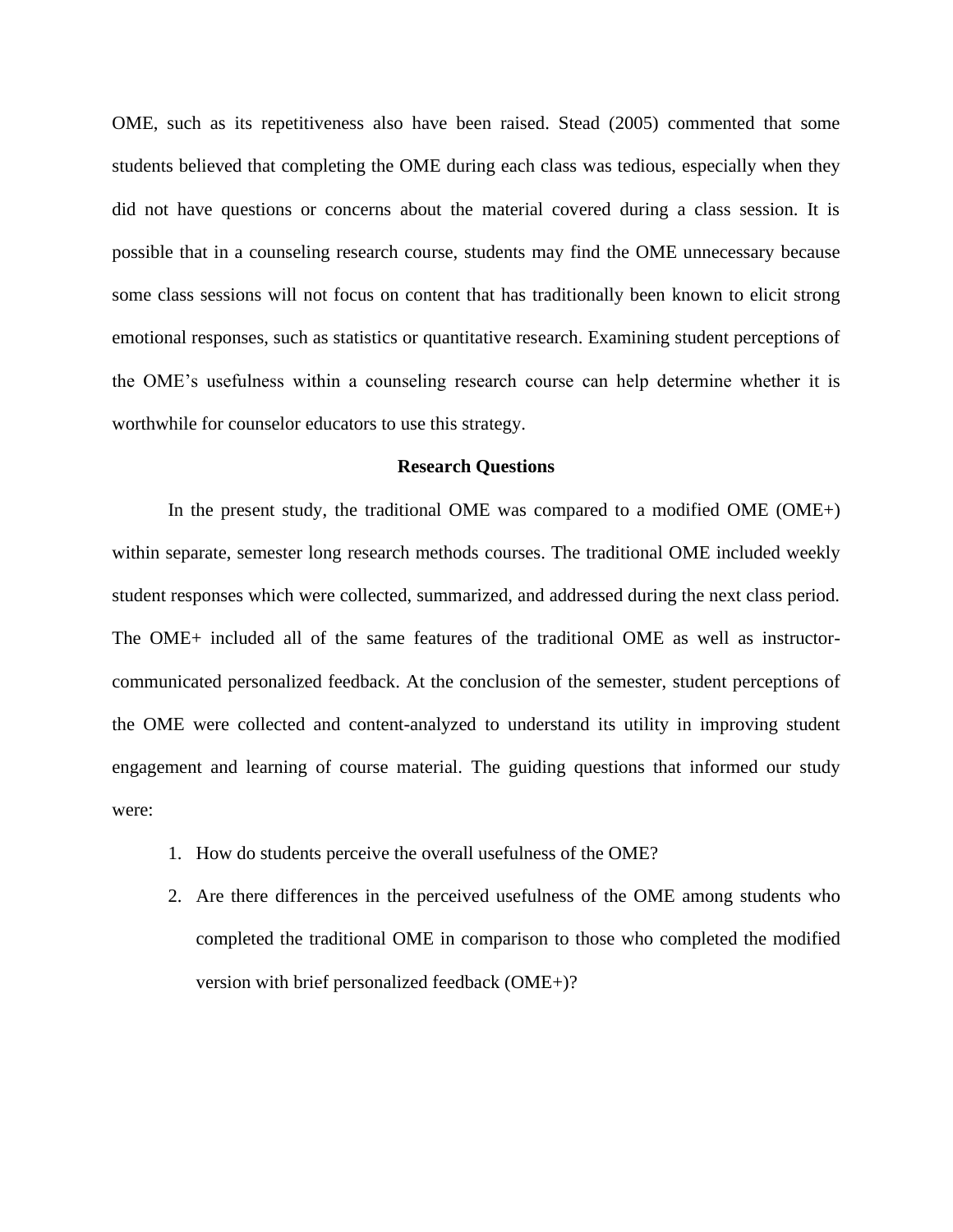## **Method**

We used content analysis (Krippendorff, 2013) to develop numerical values and summarize into categories qualitative data collected from the participants on the usefulness of the OME. According to Krippendorff (2013), content analysis can be utilized by researchers to make reliable and valid inferences from textual data. A combination of inductive and deductive coding procedures were used in the present study, which reflects the overlap in quantitative and qualitative approaches found within content analysis (Krippendoff, 2013). To examine differences in student perceptions of the perceived usefulness of the traditional OME compared to the OME+, we used a quasi-experimental non-equivalent control group posttest-only design. One group of students who were enrolled in a counseling research course completed the traditional OME; whereas, a second group of students enrolled in a different counseling research course received the OME+. Tests of independence were then used to assess differences in the proportions of the categories between the two groups. Examining relationships between categories derived through content analysis is one of several quantitative data analytic techniques that compliment this methodology (Insch, Moore, & Murphy, 1997; Krippendorff, 2013). **Participants**

# Study participants  $(N = 48)$  were graduate students in CACREP-accredited programs in school counseling or clinical mental health counseling at a mid-sized private university in the Mid-Atlantic region. The traditional OME condition (OME) included 16 participants (15 females) ranging in age from 22 to 46 ( $M = 25.63$ ,  $SD = 6.27$ ); 15 self-identified as White and 1 as Hispanic. The OME+ condition consisted of 32 participants (28 females) that included 25 White students, 5 African American students, 1 Hispanic student, and 1 Asian student, with ages ranging from 21 to 36 ( $M = 24.18$ ,  $SD = 2.60$ ). The two conditions (OME versus OME+) differ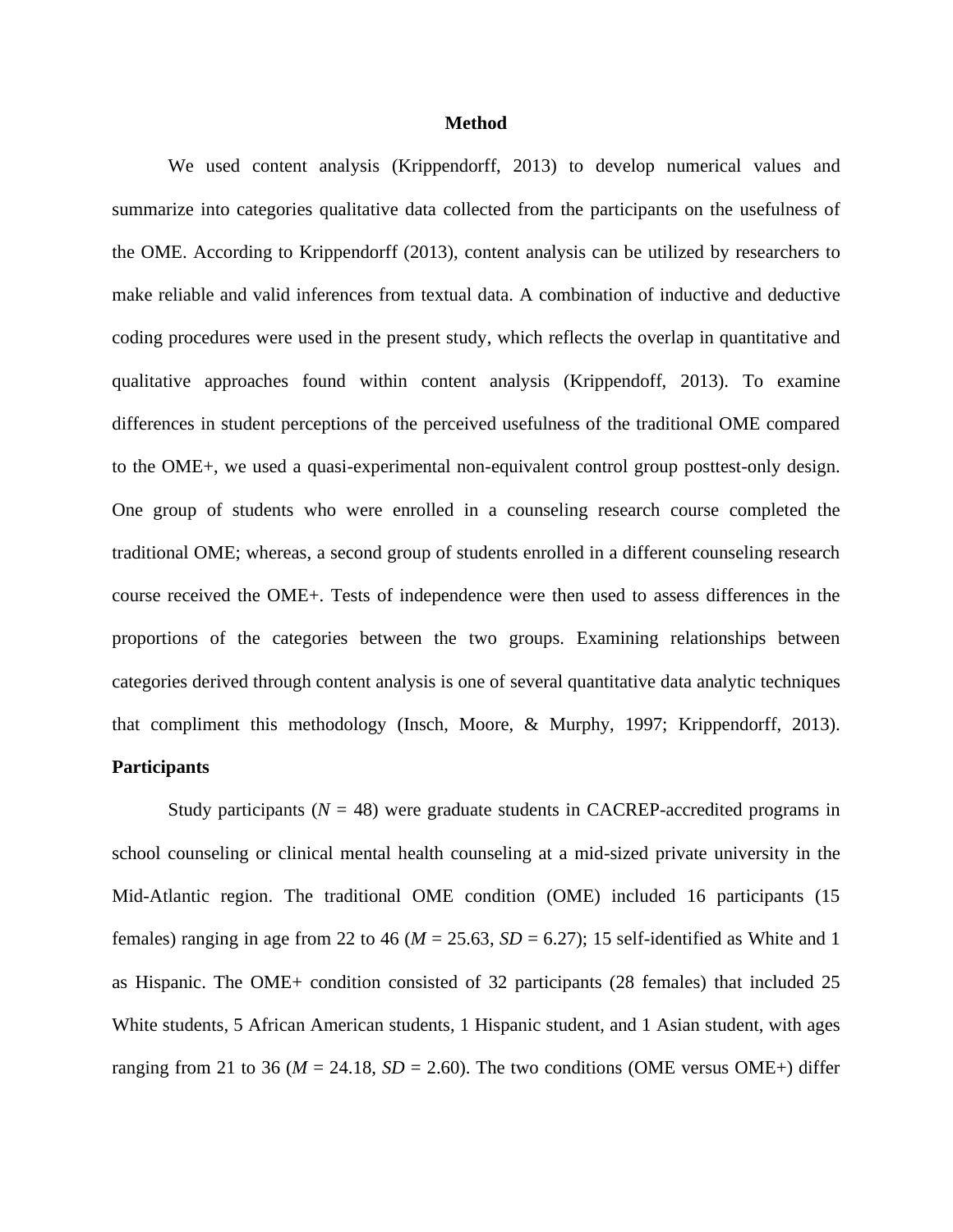in size because of fluctuations in program enrollment during the semesters when this study was conducted.

## **Procedure**

Participants were enrolled in a 16-week, 3-credit required course on research and evaluation in counseling that met weekly. Student learning outcomes, assignments, and the required textbook were identical between conditions (OME and OME+). The first and second authors served as the instructors for the separate courses that were offered in different semesters. Quasi-experimental non-equivalent control group posttest-only design was used; students were assigned to the OME or OME+ conditions based on when they enrolled in the course. During the first class of the semester, students consented to participate in the study, which included permitting the researchers to collect their OMEs. All procedures were approved by the local IRB.

At the beginning of each class, the instructor distributed the *Faculty Feedback Form* (i.e., OME) to the students. The *Faculty Feedback Form* included several questions that prompted students to reflect on their learning from the course readings and class session lecture. Students were encouraged to fill out the form during the class (e.g., if they had a question about the lecture but did not want to ask during class); however, the instructor also provided time during the final five minutes of class for students to finish answering the questions and return the *Faculty Feedback Form.*

The *Faculty Feedback Form* helped "take the temperature" of the class by identifying content areas that students were struggling with or found interesting as well as to determine what instructional strategies they found helpful. The *Faculty Feedback Form* included four open response questions, three of which were present on all weekly forms used during the semester. These writing prompts were: (a) one thing I learned from my readings, (b) one thing I learned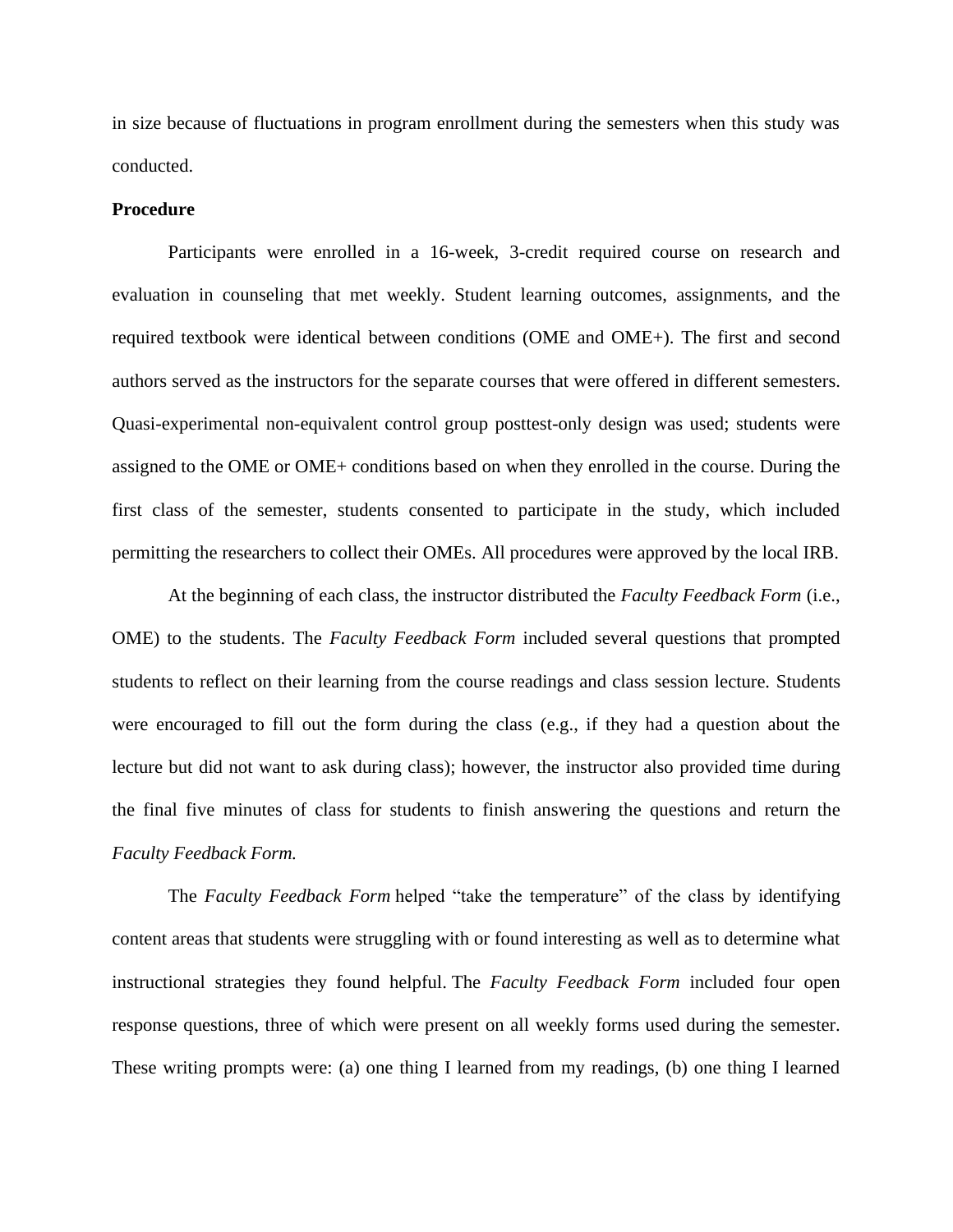from today's class lecture, and (c) I am unclear or would like to know more about. The fourth question varied each week, at times prompting students to write about upcoming assignments (e.g., "How is your final paper coming along?") or course material covered during the specific class session. During the class session on ethics, for example, the *Faculty Feedback Form* included the item, "Describe an ethical concern related to your proposed final paper."

Following the class session, the instructor read the *Faculty Feedback Forms* and made adjustments to the subsequent class's instructional plan based on student feedback. At times this included modifying the agenda for the next class to revisit key content areas that students struggled with or to make plans to teach the material differently in future semesters. The instructor also would highlight content areas that students reported they had learned or found interesting during the previous class. Depending on the variability in responses, the instructor would sometimes dedicate time at the beginning of class to review specific questions raised by students. Although students were required to write their names on the forms each week, the instructor never attributed questions or comments to specific students during the weekly review.

In addition to the procedures described above, participants in the OME+ condition received brief personalized feedback written on the *Faculty Feedback Form* by the instructor. The instructor reviewed the forms and wrote comments that included responses to student questions. This process typically took about 2-3 minutes per student each week. These responses might have included a brief comment, reference to the readings, or an invitation for the student to meet with the instructor. Sometimes responses by the instructor also included resources for students to access. At times, the instructor included comments that affirmed student effort or normalized student frustration and struggles with the course material. When multiple students shared similar questions, the instructor would inform each student that the topic would be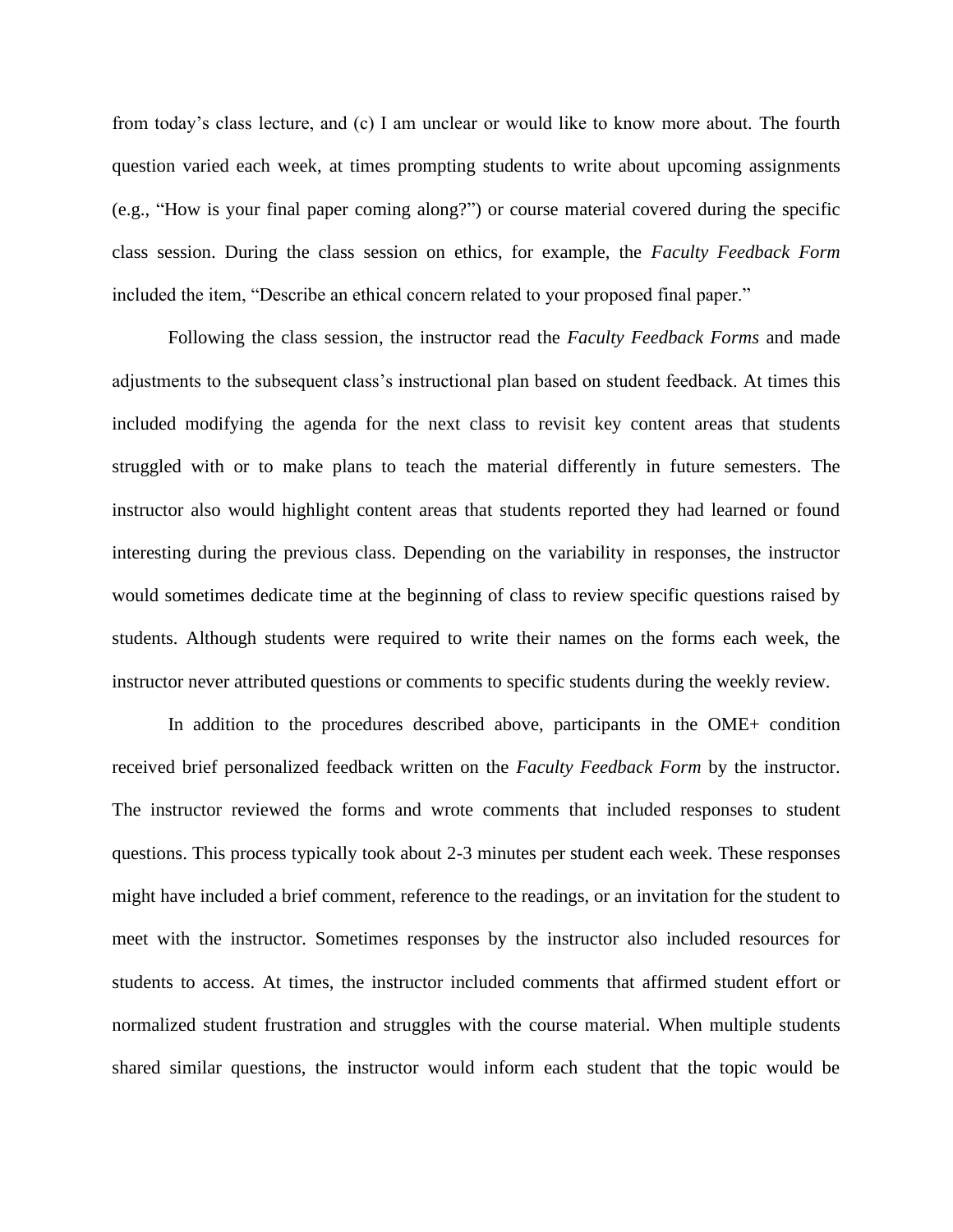revisited in subsequent classes. *Faculty Feedback Forms* were returned to students at the beginning of the subsequent class; students were given 1-2 minutes to read the instructor's feedback before the lecture began.

# **Measures**

During the final class session (week 16), students provided written comments on the usefulness of the *Faculty Feedback Form*. Students were encouraged to elaborate on their experiences with the OME during the semester. The specific writing prompt used to collect feedback on the OME was: *How have these weekly evaluation forms been useful, if at all?* This item was included as the fourth question on the final *Faculty Feedback Form*.

# **Content Analysis**

Procedures described by Insch et al. (1997) for content analysis were used to examine participant written comments about their perceptions of the usefulness of the OME and OME+. These procedures included (a) identifying relevant texts, (b) constructing the codebook, (c) conducting a pilot test of the codebook and coding scheme, (d) data analysis, (e) evaluating evidence of reliability and validity, and (f) reporting the findings (Insch et al., 1997). By using these procedures, the narrative data that we collected from participants were coded into valid and replicable categories for the purposes of quantitative data analysis.

Participant (*N* = 48) responses to the question, *"How have these weekly evaluation forms been useful, if at all*" were content analyzed by the research team. The research team consisted of the first and second authors, both of whom rotate teaching the research in counseling course in a CACREP-accredited master's program. Using a data-driven, or inductive, approach to codebook development (Schreier, 2012), categories were proposed by each team member after an initial independent review of participant responses. Following this review, the research team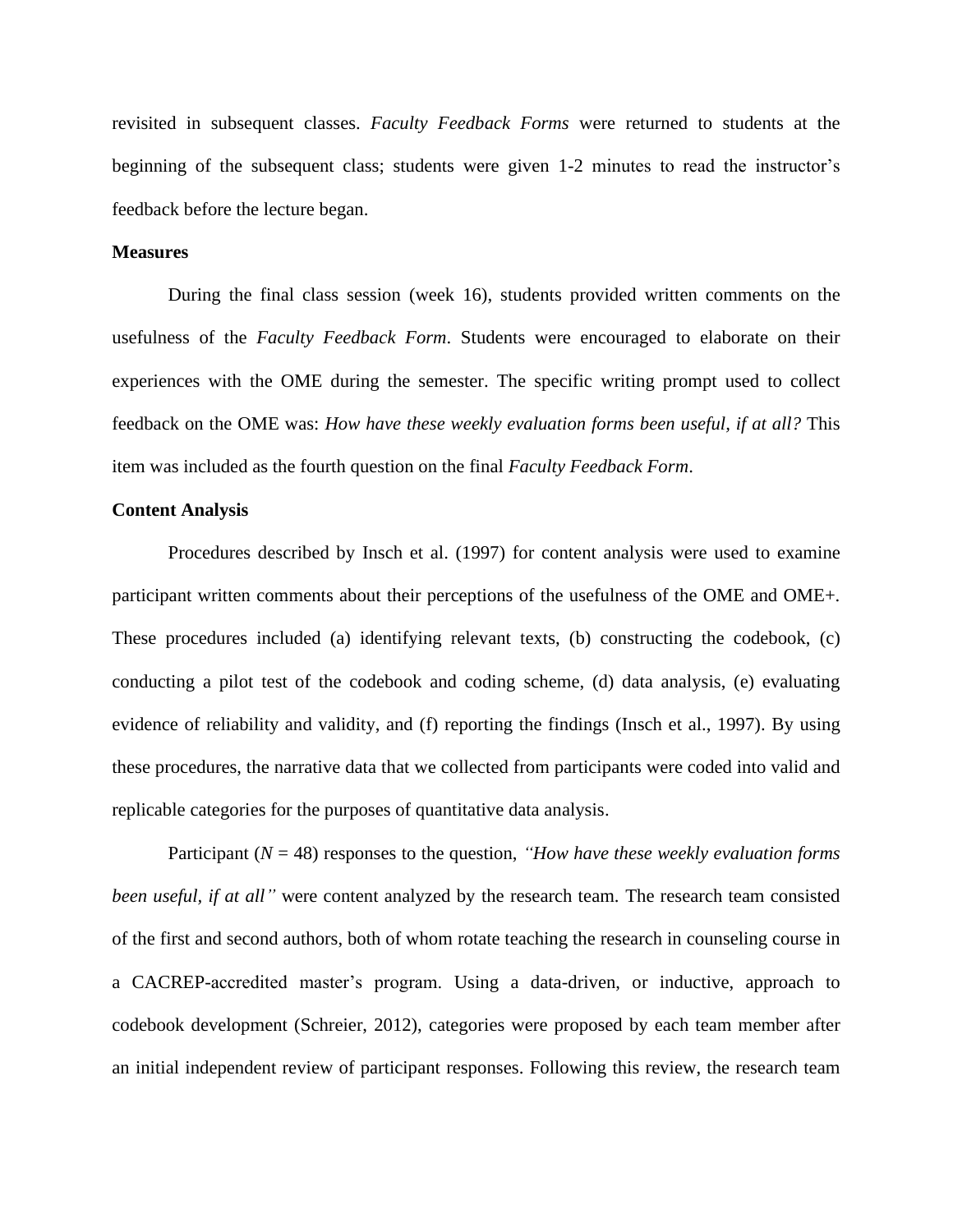members came to consensus on four categories present within the data that represented student perceptions of the OME: (a) *increased course engagement*, (b) *helped facilitate self-reflection*, (c) *enhanced course materials review and recall*, and (d) *OME was not useful*.

Using approximately 20% of the data  $(n = 10)$ , a pilot test of the codebook and coding procedures was conducted. Disagreements on the assignment of participant responses into particular codebook categories were discussed until there was consensus between the coders. When reviewing the results of the pilot, the research team members added a new category, *other* to capture comments that were inappropriate to include within the initial four categories. Team members also found that, in some cases, participant responses included more than one discrete idea (i.e., coding unit); therefore, some participant responses were divided into more than one coding unit. Each coding unit was placed into a single category.

Immediately after the pilot test, the research team members followed a deductive process, coding the remaining participant responses  $(n = 38)$  using the finalized codebook categories. Following independent coding, interrater reliability was calculated to assess consistency in coder agreement. Krippendorff's alpha coefficient was .81 (86.5% observed agreement) indicating an acceptable level of concordance (Krippendorff, 2013). Guidelines for the interpretation of chance-corrected agreement coefficients vary within the literature (Krippendorff, 2013), with Neuendorf (2011) recommending an alpha as low as .60 as the threshold for satisfactory interrater reliability. For exploratory research, such as the present study, Krippendorff (2013) argued that alphas ranging from .67 to .80 may be considered acceptable. Further, Schreier (2012) suggested that the number of categories and the amount of interpretation needed to identify categories within the data, should be considered when determining a cut-off level. Based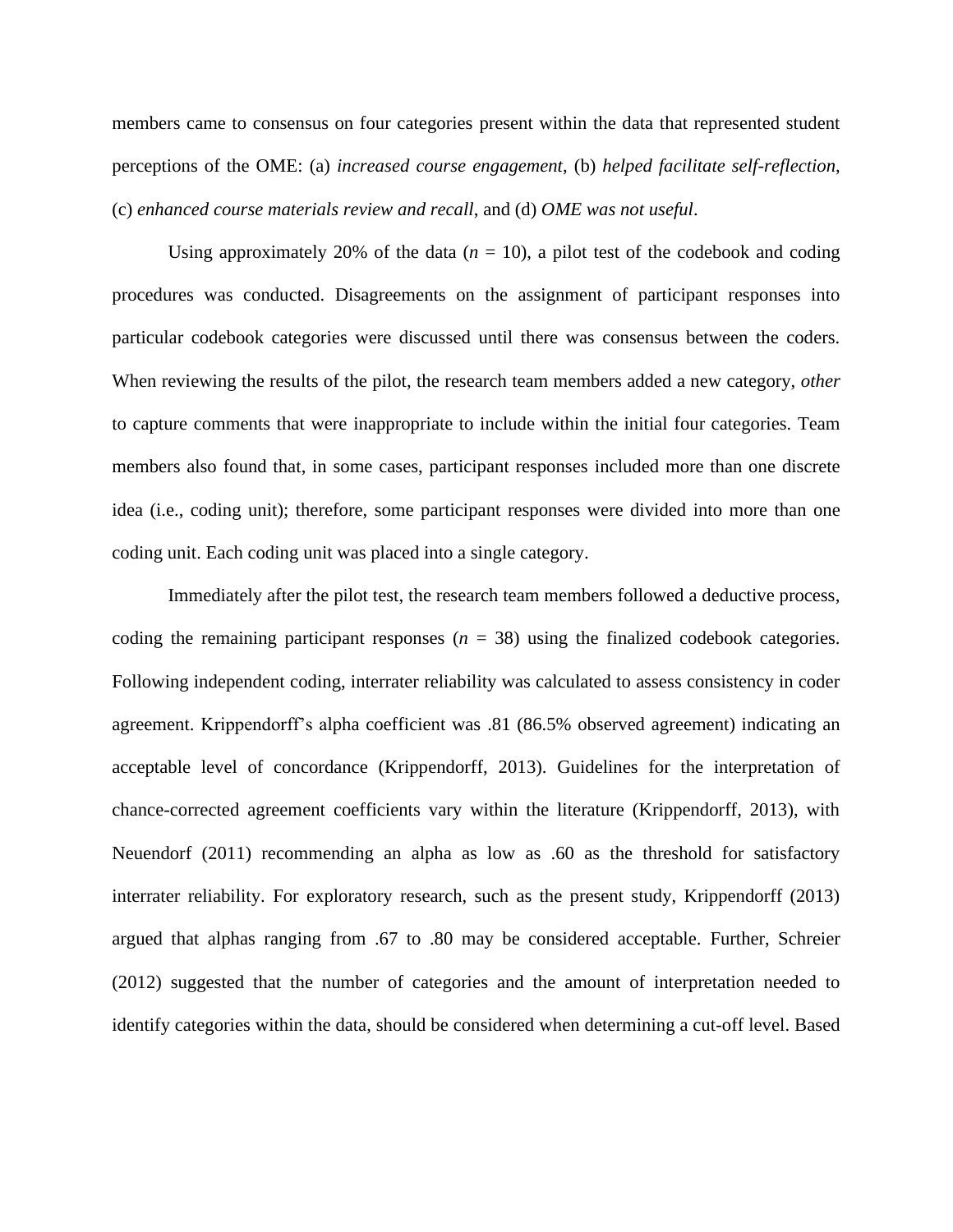on these recommendations, we interpreted our alpha as representing an acceptable level of interrater agreement and proceeded to reconciling coder disagreements.

A review of the disagreements did not reveal patterns across categories; in other words, there were no categories that caused a large number of disagreements, suggesting that the codebook possessed acceptable construct validity (Insch et al., 1997). The research team members met to reconcile inconsistencies in coding. Coders discussed areas of disagreement by sharing their rationale for their choice of category; these discussions continued until there was consensus in assigning all responses into a final agreed upon category.

#### **Frequencies and Exact Test Analysis**

To examine Research Question 1, counts and percentages of the four categories in total and between conditions were calculated. Next, a series of Fisher's (1935) exact tests (two-tailed) were performed to examine the relations among the frequency of observed categories found among participants and the two OME conditions, OME and OME+ (Research Question 2). Dichotomous variables were used to capture the presence of each category among participants (1  $=$  Present,  $0 =$  Not Present) and fashion 2  $\times$  2 contingency tables. Fisher's exact test does not rely on approximation, thus making it a valid analytic strategy for small samples and with data that violate the minimum cell size assumptions of the chi-square test of independence (i.e., no cell has an expected value of less than one and at least 80% of the expected values have more than five cell counts; Tabachnick & Fidell, 2013). Family-wise error was controlled for using Bonferroni correction. Statistical significance was achieved if *p* was less than .0125 (.05/4). Effect size was calculated using Cramer's *V*; Cohen's (1988) guidelines were used to determine the magnitude of the effect (small  $= .1$ , medium  $= .3$ , large  $= .5$ ).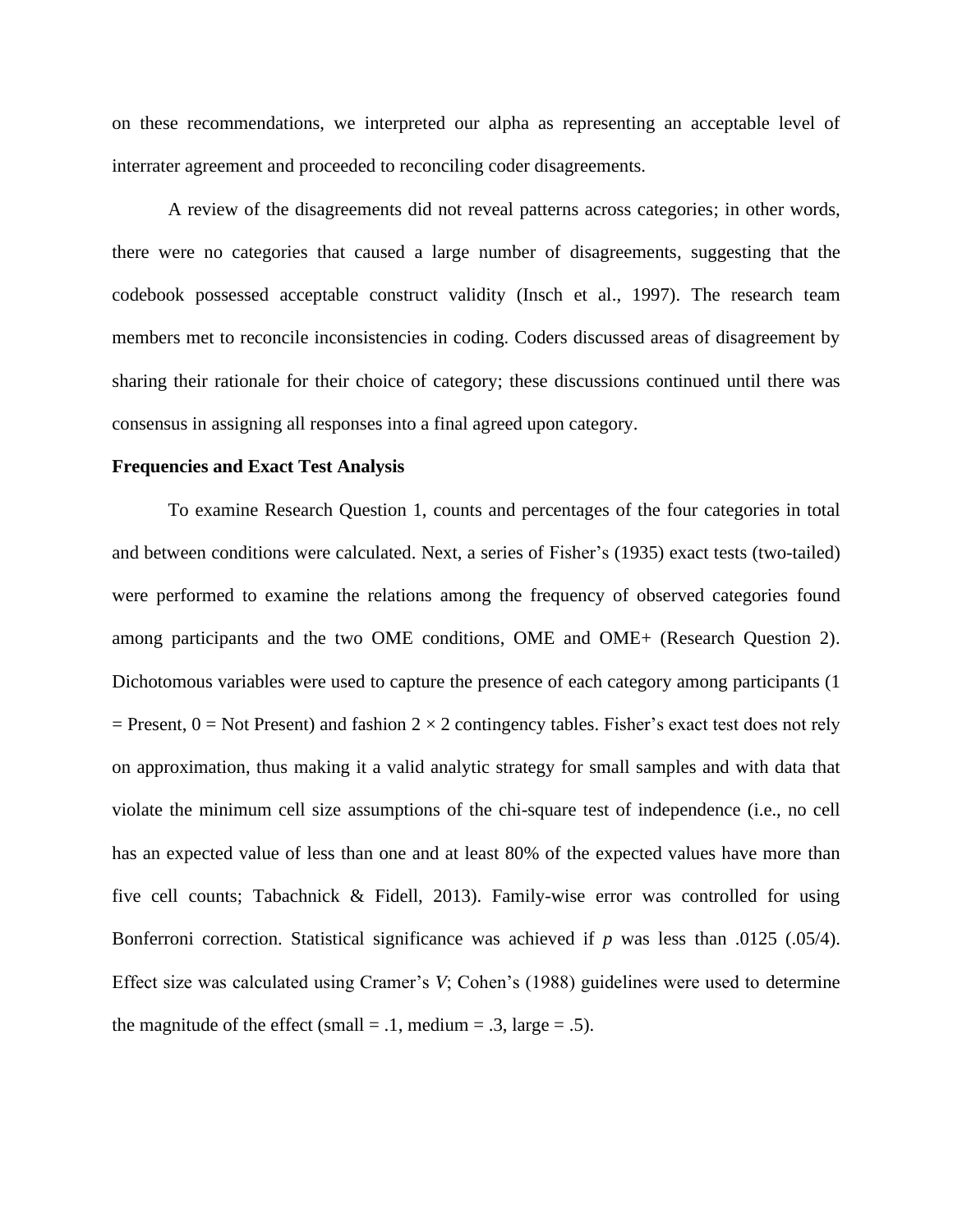### **Results**

Most participants (89.5%;  $n = 43$ ) commented that they had found the OME useful. In contrast, only four participants (8.3%) commented that the OME was not useful. We categorized one participant's (0.2%) response as *other*, because it did not indicate if the participant had found the OME to be useful, but rather included a suggestion for how the OME can be used by the instructor. The most common category found across participant responses was that the OME was useful because it *enhanced material review and recall*. This was followed by the categories, *helped facilitate self-reflection* and *increased classroom engagement*. Table 1 contains the counts for each category between conditions with Fisher's exact test results and effect sizes. Because some participant responses  $(n = 10)$  included multiple coding units, the total category count exceeds the total number of participants  $(N = 48)$ .

Table 1

| Category                                      | <b>OME</b>   | $OME+$ | $\boldsymbol{p}$ | Cramer's V |
|-----------------------------------------------|--------------|--------|------------------|------------|
| OME was not useful                            |              |        | .101             | .27        |
| Observed                                      | 3            | 1      |                  |            |
| Not observed                                  | 13           | 31     |                  |            |
| Increased course engagement                   |              |        | .009             | .38        |
| Observed                                      | $\mathbf{1}$ | 14     |                  |            |
| Not observed                                  | 15           | 18     |                  |            |
| Helped facilitate self-reflection on learning |              |        | .750             | .06        |
| Observed                                      | 6            | 10     |                  |            |
| Not observed                                  | 10           | 22     |                  |            |
| Enhanced material review and recall           |              |        | .368             | .15        |
| Observed                                      | 6            | 17     |                  |            |
| Not observed                                  | 10           | 15     |                  |            |

*Categories of Participant Comments on the One Minute Essay by Condition with Fisher's Exact Test Results and Effect Sizes*

*Note.* OME = One Minute Essay; OME+ = One Minute Essay plus personalized feedback. *p*  values were calculated using the Fisher's exact test.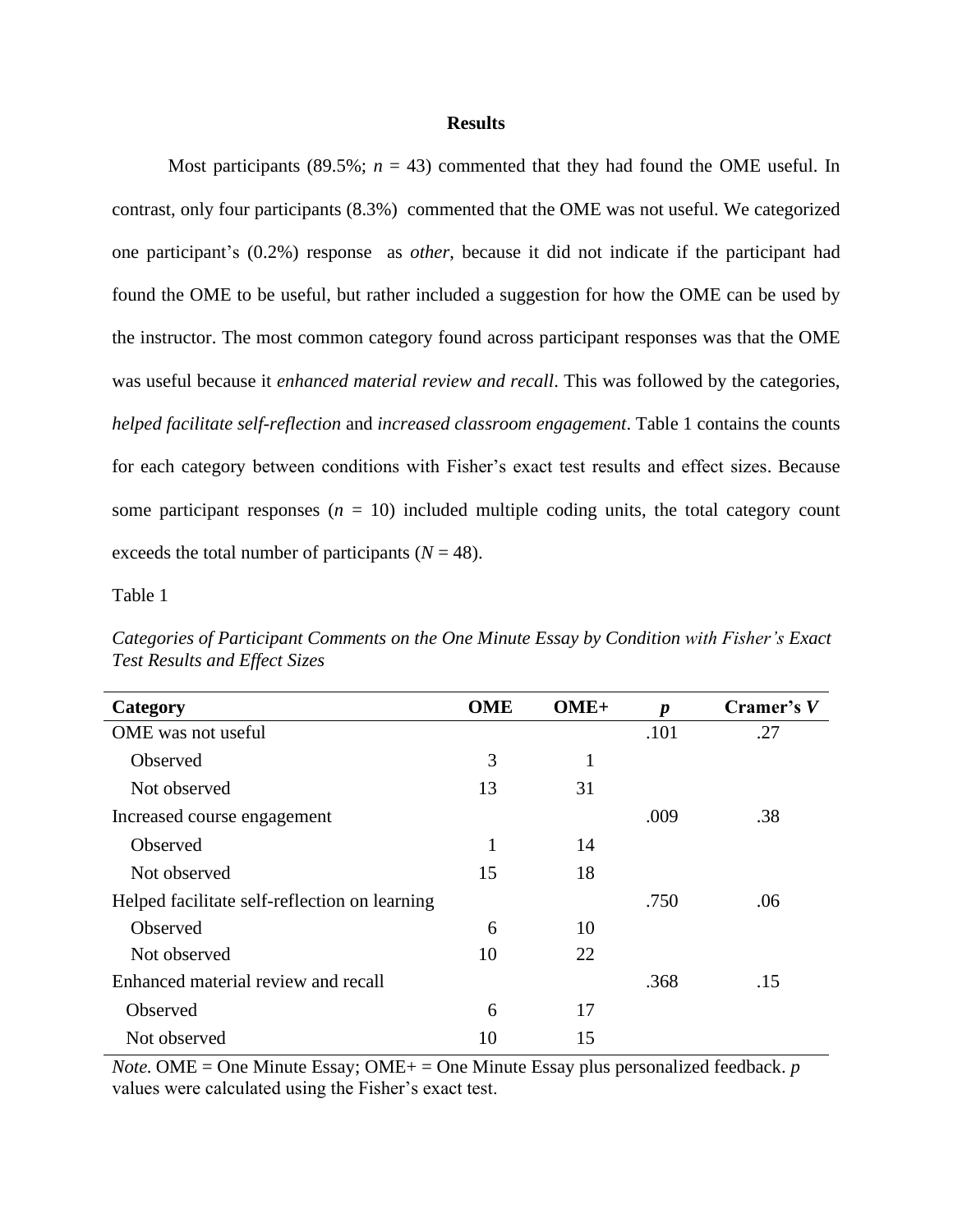# **OME was Not Useful**

Two of the four participants who reported that the OME was not useful commented that they had felt rushed completing the questions each week. One participant said that having to fill out the OME actually increased her stress ("They have been more stress inducing than anything"). Another participant wrote that the format of the OME negatively impacted its usefulness, "They kind of feel quiz-like, so I don't know if I spent enough time reflecting on each of them." Results of Fisher's exact test revealed no differences in reported usefulness between conditions,  $p = .101$ , Cramer's  $V = .27$ .

## **Increased Course Engagement**

Fifteen participants (31%) reported that they had found that the OME increased their engagement in the course. Nearly all  $(n = 14)$  responses were from participants in the OME+ condition. Participants felt engaged because the OME helped them pay attention or increased their accountability for completing course readings (e.g., "they've held me accountable for reading each week!"). Several comments demonstrated how the OME served as an opportunity to interact more personally with the instructor, "It was helpful to be able to ask questions and for more information," and the OME was "a good way for us to communicate with the instructor." Moreover, some participants commented specifically about the feedback provided by the instructor, "The useful part was when the instructor gave us back articles or other information regarding the previous weeks' question we had." Fisher's exact test results indicate that more participants in the OME+ condition commented that the OME increased engagement,  $p = .009$ , Cramer's  $V = .38$ .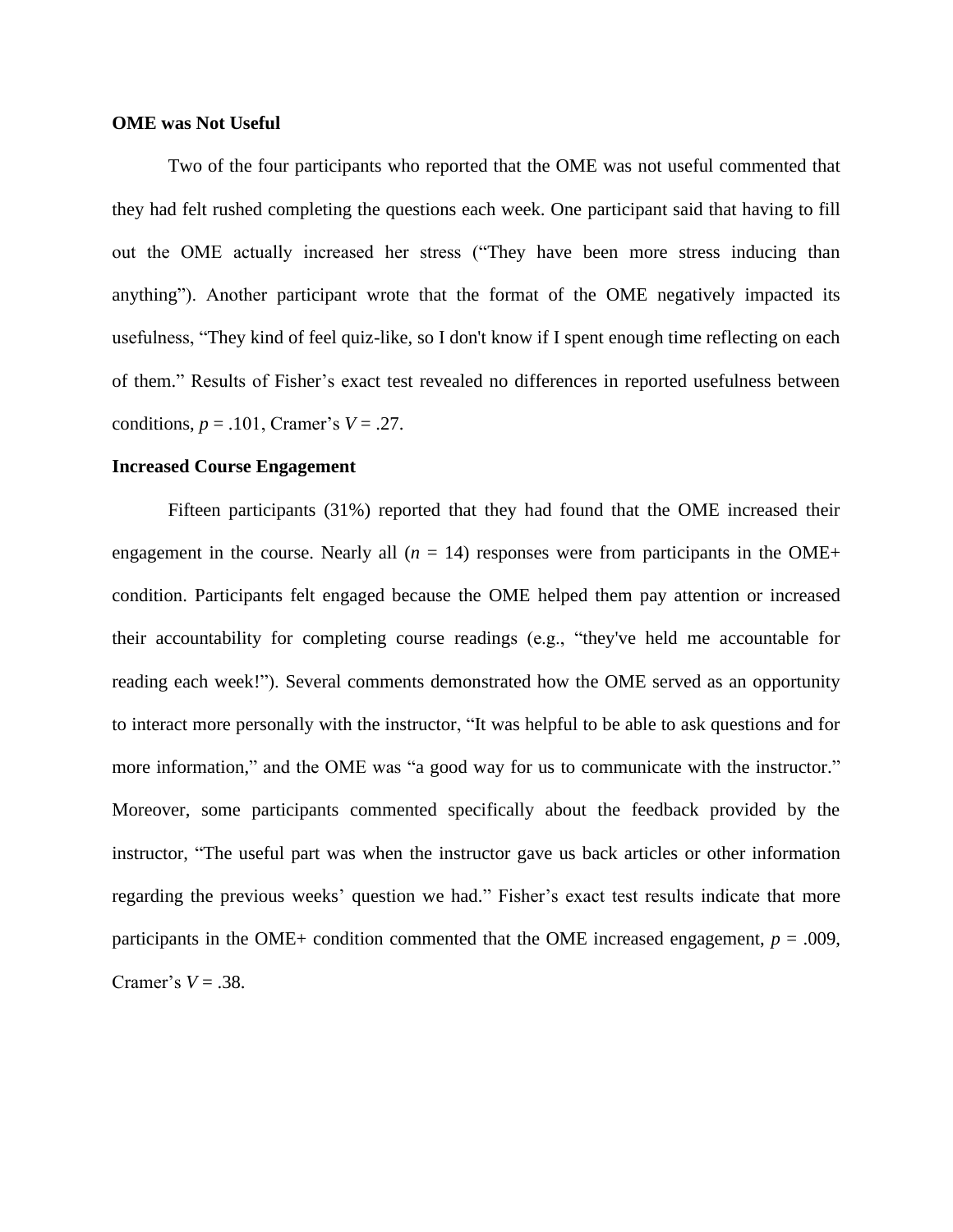# **Helped Facilitate Self-Reflection on Learning**

One third of participants  $(n = 16)$  reported that the OME encouraged student selfreflection on learning the course material. According to one participant, the OME was "…useful in getting me to self-reflect on what I actually know." Similarly, another participant commented, "I felt it was important to reflect back on what I was uncomfortable and what was very well understood." Participants commented on how the weekly routine of completing the OME and reviewing it during the next class helped facilitate regular reflection (e.g., the OME helped "see how I've grown in this class from the previous week"). Self-reflection brought about via OME helped increase participants' perceived sense of mastery of the course material, "I have come to see that I see that I learned more from the course than I thought because of the evaluation forms." No differences were observed in participant responses within this category between the traditional OME and OME+ conditions, Fisher's exact test,  $p = .750$ , Cramer's  $V = .06$ .

#### **Enhanced Material Review and Recall**

The most common response by participants  $(n = 23)$  was that the OME was useful because it promoted recall and review of the course material. Several participants commented on how the OME helped prompt reflection on the material, within the readings and lecture (e.g., "Good reflection on info gathered in class"). Having to complete the OME, "…forces you to recall information from readings and class" and is a "Good way to summarize key points from readings and class lectures." This process helped one participant, "…consolidate the information and recall it much easier," which helped aid in exam preparation. Writing responses to the OME each week helped participants with understanding the content, "When you have to digest and rewrite concepts, comprehension is more likely (for me)." Results of Fisher's exact test revealed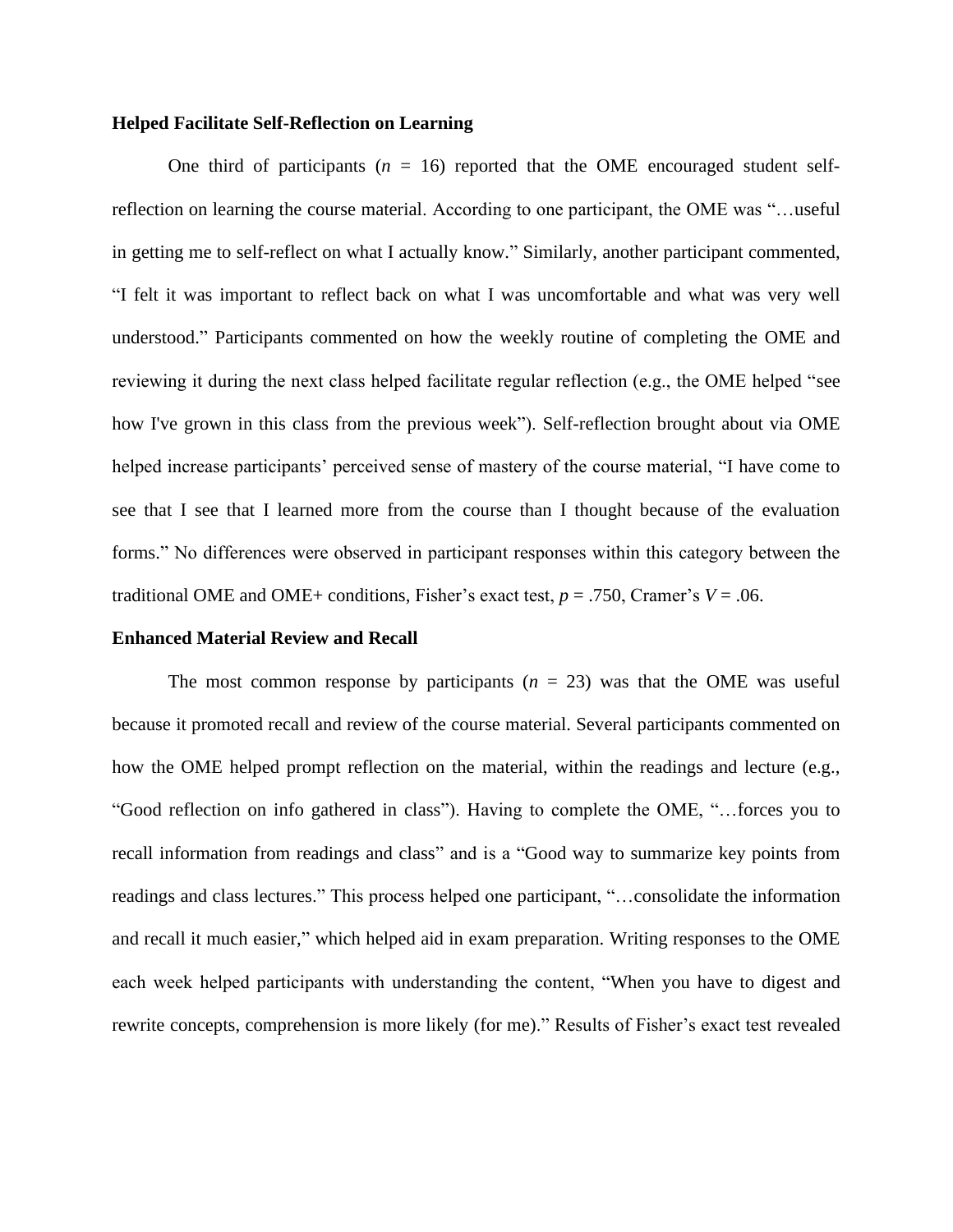that there were no differences in the number of responses assigned to this category between groups, *p* = .368, Cramer's *V* = .15.

# **Discussion**

This study had two aims, to examine how students in a counseling research course perceived the usefulness of the OME and to determine whether perceived usefulness differed between two versions of the OME. Overall, most participants found the OME useful. Several benefits of using the OME identified by participants are consistent with student perceptions of the OME found in past studies. Similar to Whittard (2015), who had examined the utility of the OME with business and economics students, participants in the present study commented that the OME helped increase their engagement in the course and provided opportunities to identify and share content areas that they did not fully understand with the instructor.

The most common advantage of using the OME identified by participants was that it enhanced learning by facilitating review and recall of course material. These findings are similar to past research on student attitudes towards the OME (Chiou et al., 2014) and may help explain why the OME improves student test-scores (Almer et al., 1998). The OME may act as an environmental cue that encourages students to critically evaluate the course material. This process may help students develop a more thoughtful and accurate understanding of the content areas that they grasp and the areas that remain unclear. This can lead to more efficient class preparation and studying by the students and more intentional selection of material to revisit each week in class by the instructor.

The category *helped facilitate self-reflection on learning* included comments on how the OME promoted self-reflection on how participants were learning the content in the course. By encouraging self-appraisal, the OME may help increase student interest and confidence in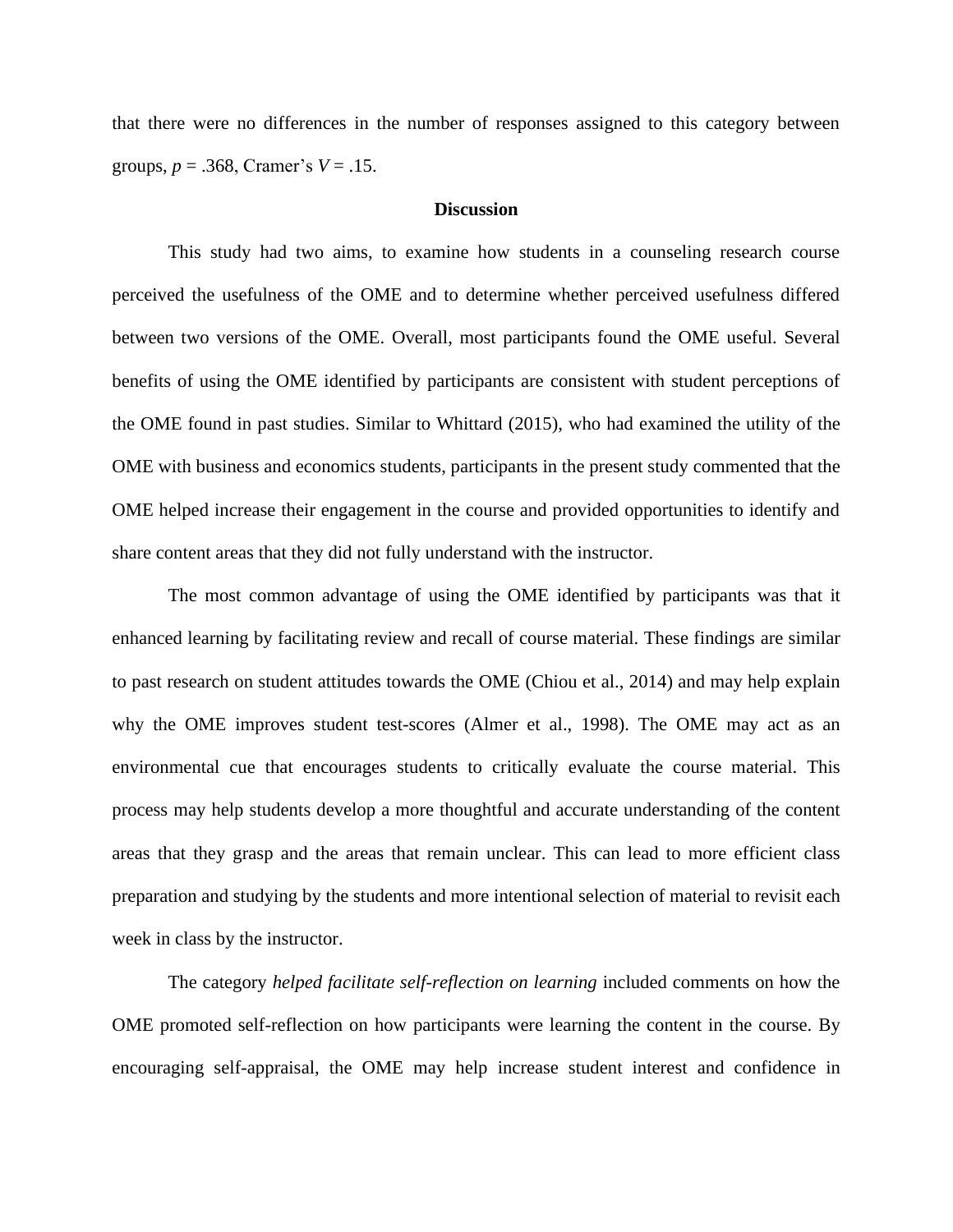engaging in the course material (Steele & Rawls, 2015). For instance, students may recognize that learning research was not as difficult as they had anticipated, which may increase their willingness to engage in research-related practices in the future. Self-reflection can also promote learning; Nicol and Macfarlane-Dick (2006) posited that facilitating self-assessment was among seven literature-based principles that supported self-regulated learning. Encouraging teacher and peer dialogue, another benefit of the OME described by some participants, was another principle defined by these authors.

Nearly all comments related to the OME increasing engagement in the course were from participants in the OME+ condition. Many of these participants commented that the personalized responses provided an opportunity to interact with their instructor. Knowing that the instructor would read and respond personally to each OME also motivated some participants to complete the readings before class and be more attentive during lectures. Comments about how participants appreciated instructor responses echoed student feedback reported by Lucas (2010). Lucas found that providing personalized responses to questions posed on the OME helped foster a sense of trust and respect between students and the instructor. Participant comments also showed that the use of the OME+ appears to be consistent with several of the person-centered strategies suggested by Perepiczka et al. (2011) to increase students' interest and confidence in statistics. For some students in counselor education programs, the relational characteristics of their instructor are among the most important factors that help them succeed in didactic courses (Moate, Cox, Brown, & West, 2017). Providing brief personalized responses to the OME appears to be one way that counselor educators can demonstrate their empathy, compassion, and openness to their students.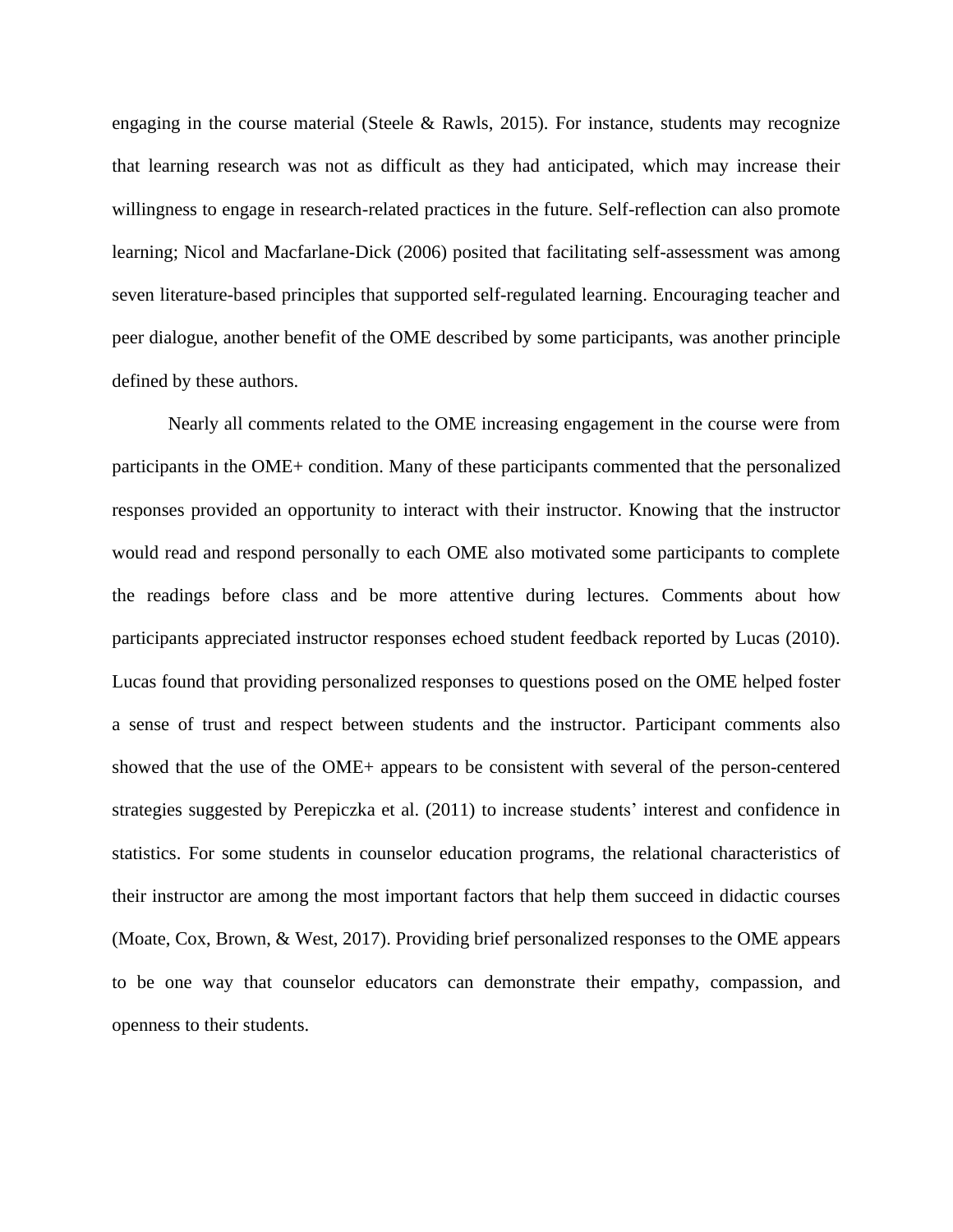In general, few differences emerged between conditions. No differences were found in overall usefulness or in the utility of the OME to facilitate self-reflection on learning or to enhance material recall and review. OME+ participants included significantly more comments that were coded as *increased course engagement*. Clearly, the individualized interactions each week helped enhance the utility of the OME in fostering student engagement in the course. Based on the comments provided by participants, the personal connection advanced through the regular exchange of feedback appeared to increase student motivation and interest. These findings suggest that, whereas, the traditional method of the OME can be useful to students by increasing their attention to the course material as well as to the learning process; the OME with personalized feedback has the added benefit of strengthening student engagement in the course through individualized contact with the instructor.

Findings on the OME+ support literature-based recommendations to increase student interest in and learning of research within a master's-level counseling course (Rehfuss & Meyer, 2012). The OME+ increased instructor-student collaboration during the semester, which strengthened student engagement in the course. Prolonged instructor-student engagement is a key ingredient of the semester-long experiential research project described in Rehfuss and Meyer (2012). Regular instructor-student contact provides opportunities for the instructor to offer encouragement and support to students, which are faculty behaviors that have been regarded as essential in helping counseling (doctoral and master's level) students strengthen their research identity (Lee, Dewell, & Holmes, 2014). The OME+ provides the instructor-student contact and regular opportunities for engagement that may enhance student learning of research.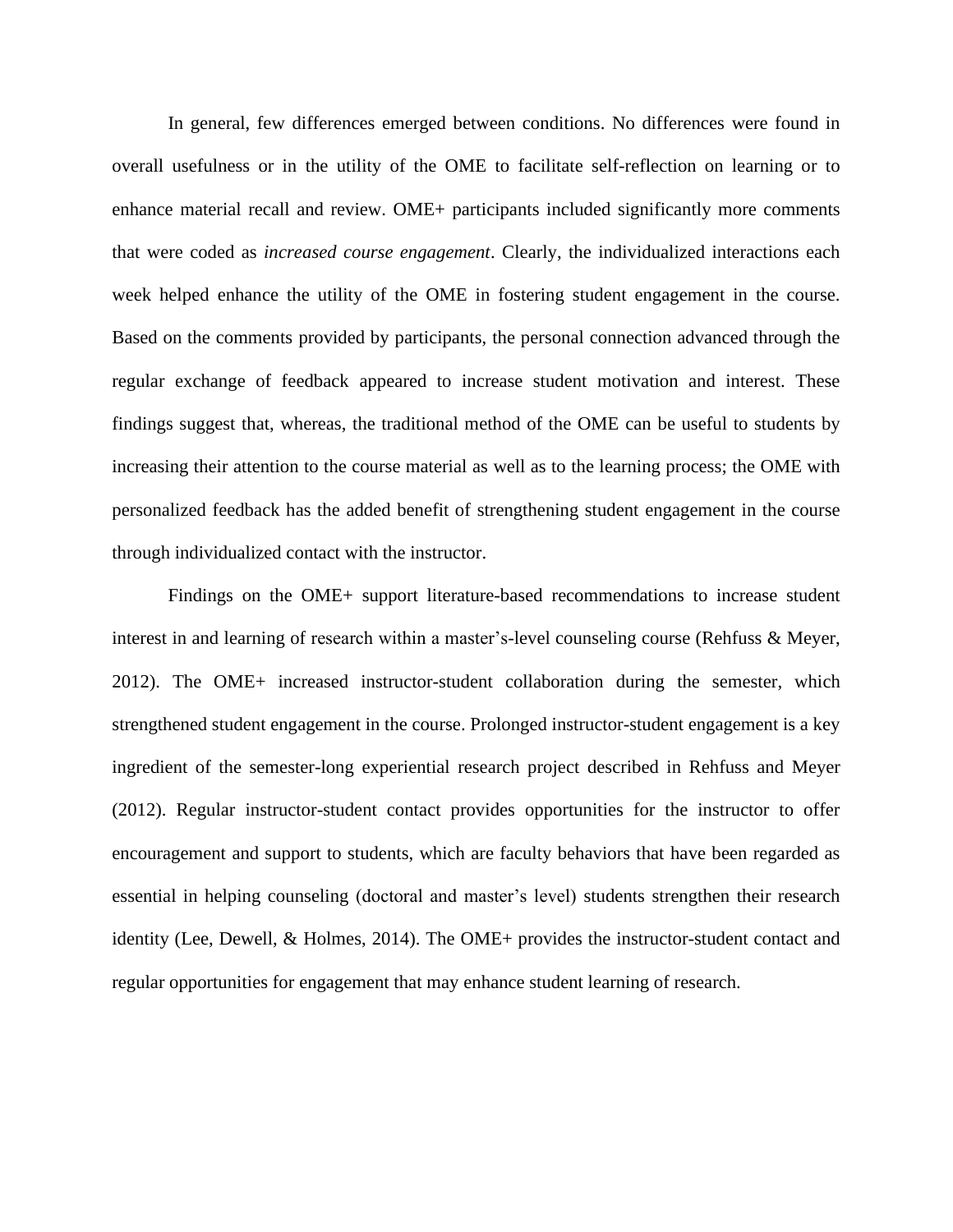# **Limitations**

Study findings must be interpreted within the context of several limitations. Data were collected using an open-ended question, drawn from past OME research (Chiou et al., 2014; Orr, 2005), which asked participants to comment on the usefulness of the OME. Although the OME was ungraded and students were encouraged to be honest, it is possible that some participants may have responded in a socially desirable manner, describing the benefits of the OME when in reality they did not find it useful. The lack of random assignment is a threat to internal validity; student attitudes about research may have differed across conditions, which would have then possibly shaped their view of the OME's usefulness. OME and OME+ conditions were uniform in terms of course assignments, readings, and student learning outcomes; however, these courses were taught by different instructors and were offered during different times of the academic year (i.e., fall and spring). These dissimilarities in student experience between conditions may have contributed to the observed group differences in OME usefulness.

The samples for each condition were relatively homogenous (mainly Caucasian and female) and unequal in size. Despite our use of a statistical significance test appropriate for small sample sizes, findings should be interpreted with caution. Finally, a limitation of content analysis is that the development of the codebook and coding procedures is influenced by the group of individuals who comprise the research team; therefore, it is possible that another research team would have produced different findings. Moreover, the research team consisted of the course instructors for the OME and OME+ conditions. As a result, it is possible that researcher bias may have influenced codebook development and coding process.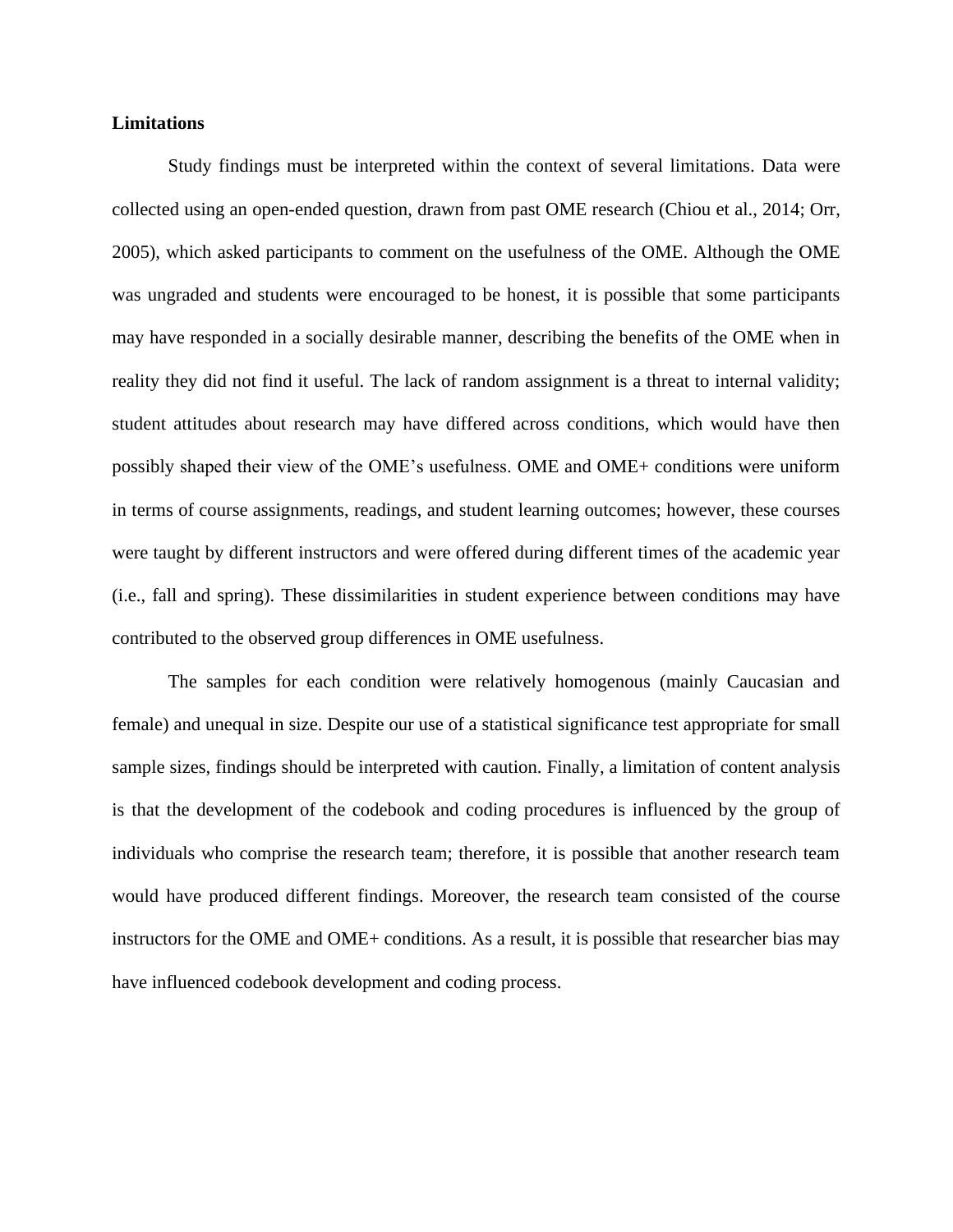# **Implications for Research and Practice**

Findings suggest that most participants found the OME to be useful; however, whether the OME or the OME+ actually improves counseling student attitudes and knowledge about research remains unknown. Future researchers can examine questions about the effectiveness of the OME to change attitudes, knowledge, and skills by comparing student exam or quiz scores across multiple course sections that utilized OME and OME+ with sections that did not use the OME. Outcomes also can be measured over time across conditions using instruments designed to assess graduate student attitudes towards research (e.g., Research Self-Efficacy Scale; Holden, Barker, Meenaghan, & Rosenberg, 1999). These methods can help establish if the reported increase in course engagement produced by OME+ found in our study enhances student learning above and beyond that of the traditional OME and not using the OME at all.

In addition to investigating outcomes associated with the OME, researchers may wish to explore different uses of the OME in order to identify more efficient delivery methods. This is warranted because some participants in our study did not find the OME useful, with one participant commenting that the OME actually increased her stress. Perhaps utilizing available technology, such as student response software (e.g., Socrative), may reduce the stress of filling out the OME during the class lecture felt by some students. Students could complete the OME using their smartphones during the lecture or immediately (e.g., 24 hours) following class. This would give students additional time to reflect on the OME questions and leave enough time for the instructor to review responses and prepare for the next class session. Utilizing smartphone technology also can provide instructors with a more efficient and timely method of responding to student OME questions; rather than having to wait until the next class, instructors can respond to student comments and questions via the software between class sessions.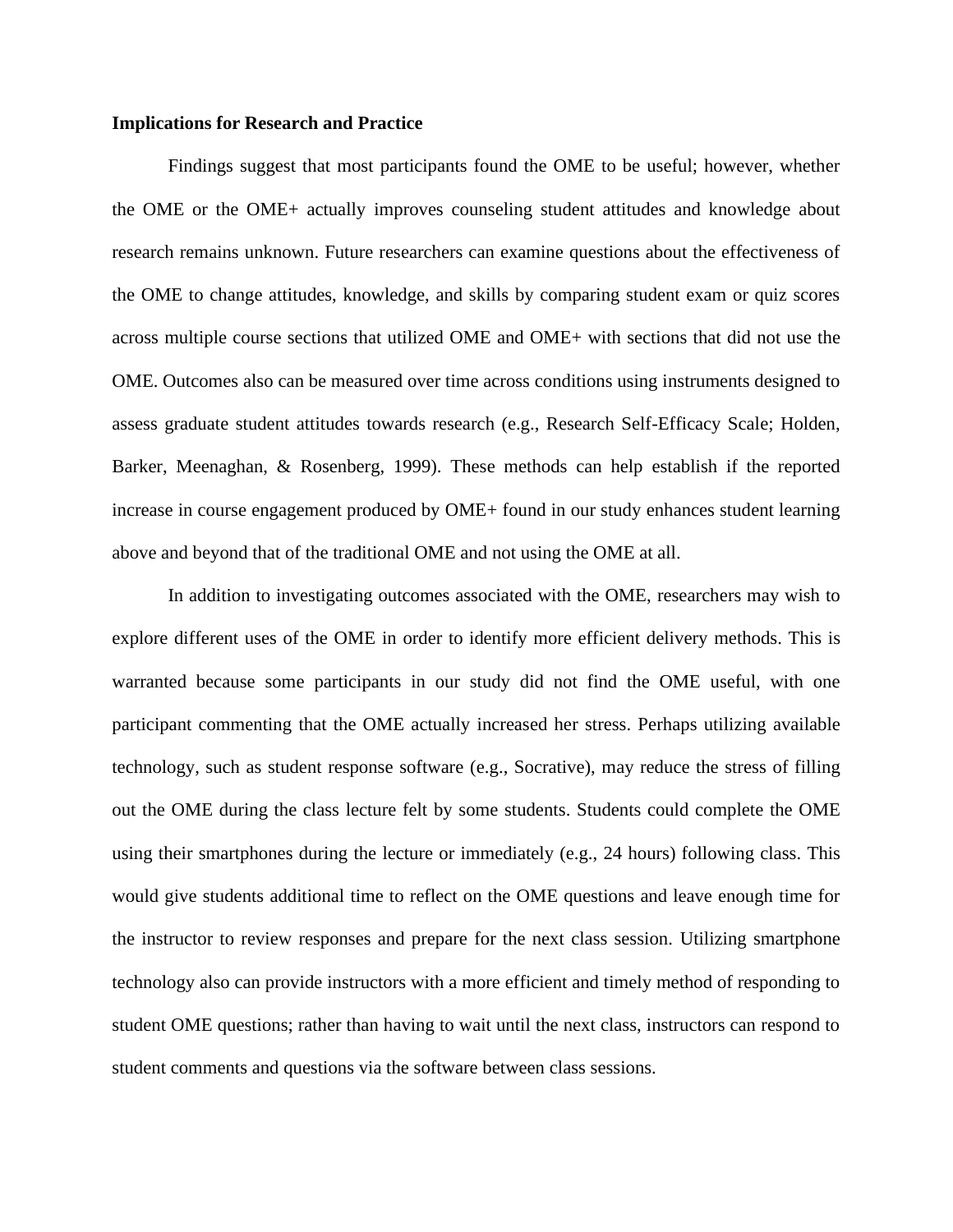Comments by participants who did not find the OME useful seem to support Drummond's (2007) recommendation that instructors needed to periodically check-in and "sell" students on the benefits of the OME in order to keep them engaged in answering the questions each week. Students who are unaware of the benefits of the OME, or have misgivings about its purpose, may view it as a distraction or obstacle to effectively learn the course material. Instructors can present the categories identified in the present study as examples of the potential benefits of completing the OME each week. Clarifying the purpose of the OME also allows students to voice their concerns and questions, which provides valuable information on how to improve the learning activity. Input solicited about the OME during the semester can be used to make modifications to the OME that enhances student commitment to completing it each week. This process can potentially increase the number of students who report that they used the OME to reflect on the course material or their own process of learning.

A key finding that holds implications for counselor educators is that the increased student-instructor contact provided via OME+ appeared to improve student engagement in the course. As a result, counselor educators should consider using the OME+, particularly during class sessions on research topics that students tend to lack interest in or struggle understanding. In other words, this intervention may be especially useful at times during the semester when student anxiety increases and engagement wanes. For instance, it may be beneficial to utilize the OME+ during weeks in the semester when quantitative research or statistics are discussed. Establishing a conduit for direct communication through the OME can potentially help allay student fears and increase their interest in the lecture material. Ultimately, this could increase their confidence, competence, and desire to utilize the research-related knowledge and skills acquired during the course in the future. The brief and simple nature of the OME, coupled with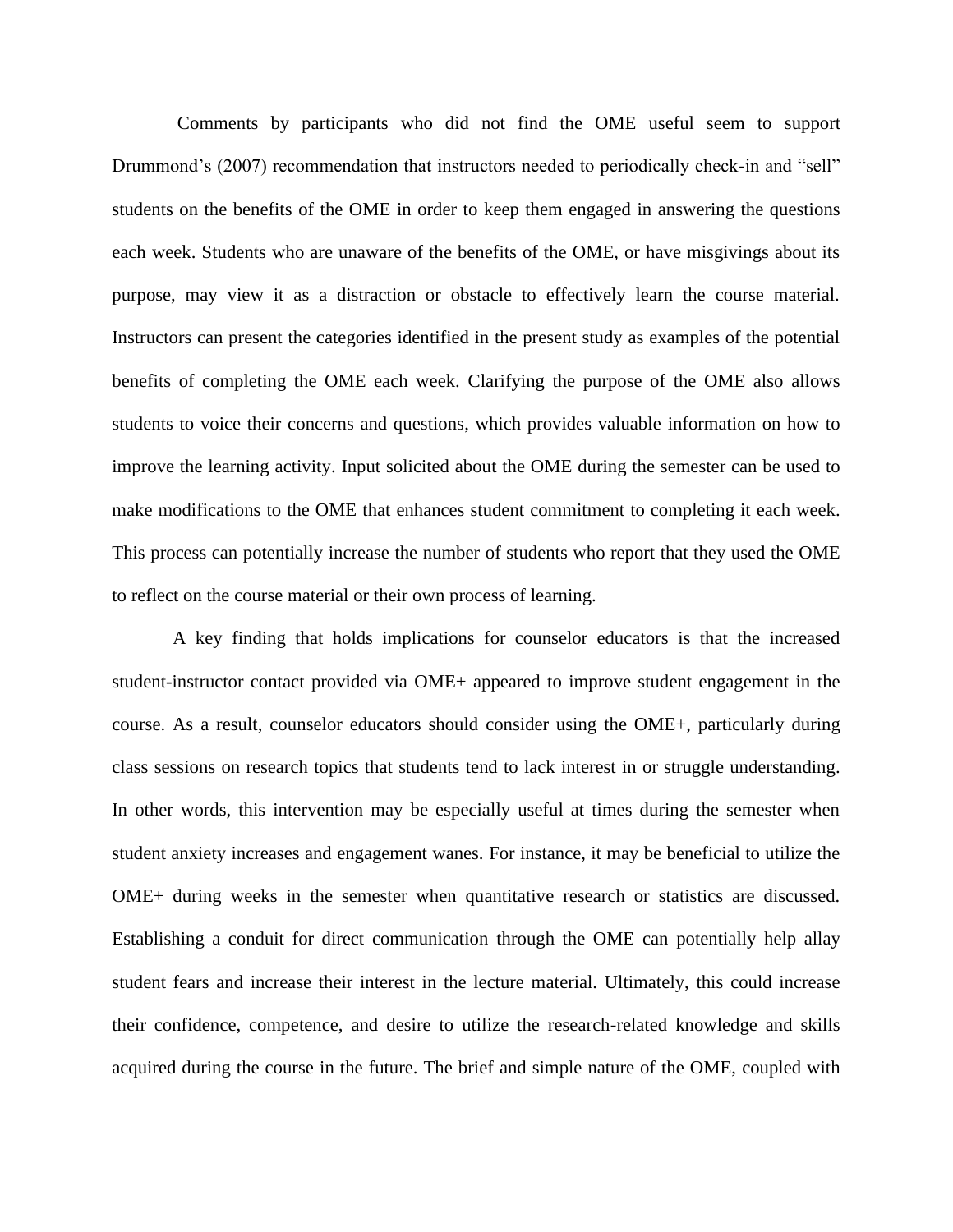its potential immediate and long-term benefits, make it a worthwhile endeavor for counselor educators to use in improving student engagement and learning.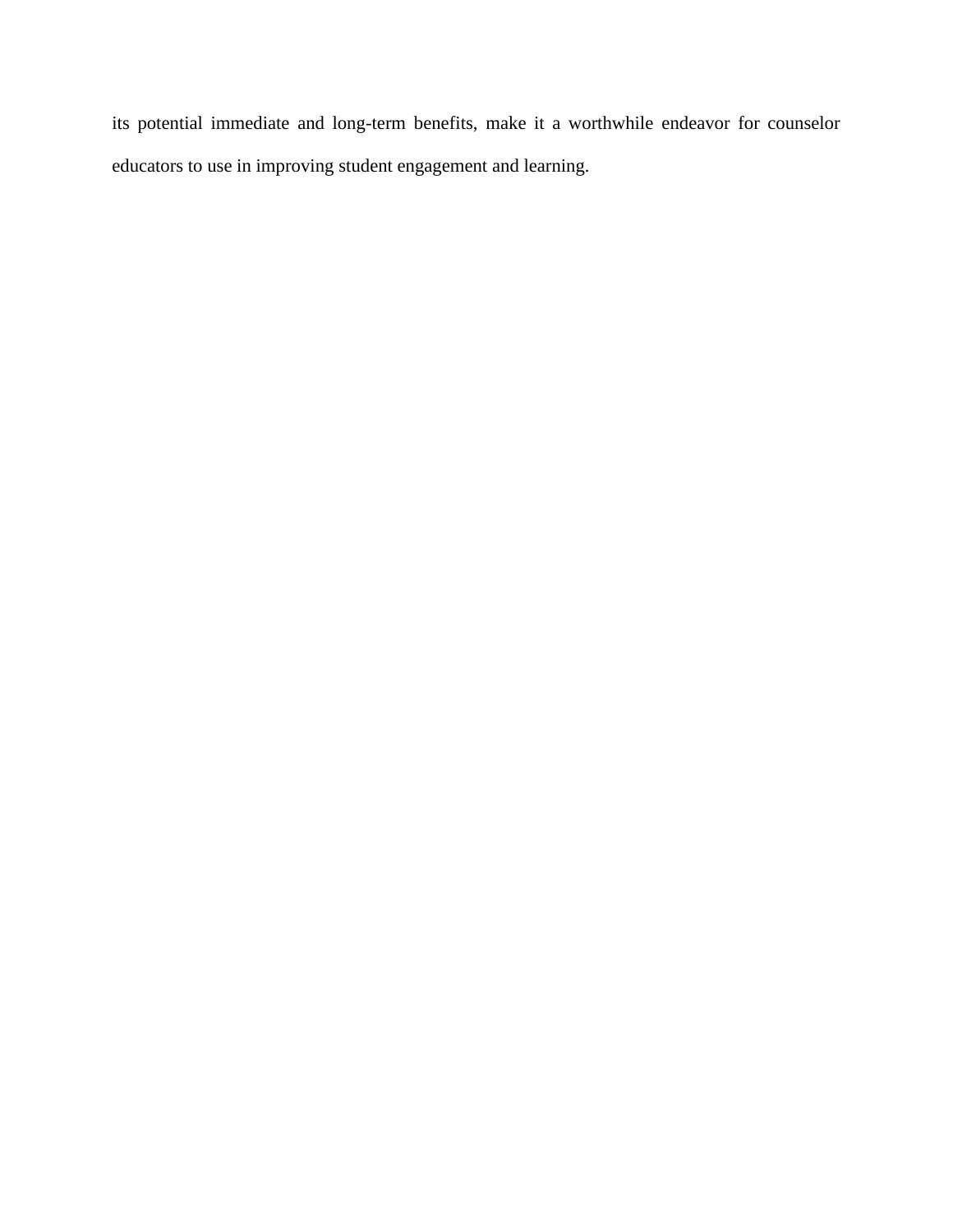#### References

- Almer, E. D., Jones, K., & Moeckel, C. L. (1998). The impact of one-minute papers on learning in an introductory accounting course. *Issues in Accounting Education*, *13*(3), 485-497.
- American Counseling Association (2014). *ACA Code of Ethics*. Alexandria, VA: Author.
- Anderson, D., & Burns, S. (2013). One-minute paper: Student perception of learning gains. *College Student Journal*, *47*(1), 219-227.
- Bartlett, M. G., & Morrow, K. A. (2001). Method for assessing course knowledge in a large classroom environment: An improved version of the minute paper. *American Journal of Pharmaceutical Education*, *65*, 264-266.
- Chiou, C. C., Wang, Y. M., & Lee, L. T. (2014). Reducing statistics anxiety and enhancing statistics learning achievement: Effectiveness of a one-minute strategy. *Psychological Reports*, *115*, 297-310. doi:10.2466/11.04.PR0.115c12z3
- Chizmar, J. F., & Ostrosky, A. L. (1998). The one-minute paper: Some empirical findings. *The Journal of Economic Education*, *29*(1), 3-10. doi:10.1080/00220489809596436
- Cohen, J. (1988). *Statistical power analysis for the behavioral sciences* (2nd ed.). Hillsdale, NJ: Erlbaum.
- Council for Accreditation of Counseling and Related Educational Programs. (2016). *2016 CACREP standards*. Alexandria, VA: Author. Retrieved from http://www.cacrep.org/wpcontent/uploads/2015/05/2016-CACREP-Standards.pdf
- Dukic, M. S. (2015). The research training environment and its potential influence on graduate level counseling students' attitudes toward and interest in research. *Vistas Online*, *12*, 1- 11. doi:10.13140/2.1.3300.6401
- Drummond, G. (2007). Programme feedback: It only takes a minute! *International Journal of Educational Management*, *21*(1), 29-36. doi:10.1108/09513540710716803
- Fisher, R. A. (1935). The logic of inductive inference (with discussion). *Journal of Royal Statistical Society, 98*, 39–82.
- Holden, G., Barker, K., Meenaghan, T., & Rosenberg, G. (1999). Research self-efficacy: A new possibility for educational outcomes assessment. *Journal of Social Work Education, 35*, 463-476.
- Insch, G. S., Moore, J. E., & Murphy, L. D. (1997). Content analysis in leadership research: Examples, procedures, and suggestions for future use. *The Leadership Quarterly*, *8*(1), 1- 25. doi:10.1016/S1048-9843(97)90028-X
- Krippendorff, K. (2013). *Content analysis: An introduction to its methodology* (3rd ed.). Thousand Oaks, CA: SAGE.
- Lee, K. A., Dewell, J. A., & Holmes, C. M. (2014). Animating research with counseling values: A training model to address the research-to-practice gap. *The Professional Counselor*, *4*, 303-315. doi:10.15241/kal.4.4.303
- Lucas, G. M. (2010). Initiating student-teacher contact via personalized responses to one-minute papers. *College Teaching*, *58*(2), 39-42. doi:10.1080/87567550903245631
- Moate, R. M., Cox, J. A., Brown, S. R., & West, E. M. (2017). Perceptions of helpfulness of teachers in didactic Courses. *Counselor Education and Supervision*, *56*(4), 242-258. doi:10.1002/ceas.12083
- National Board for Certified Counselors. (n.d.). *National Counselor Examination for licensure and certification*. Retrieved from http://www.nbcc.org/Exams/NCE